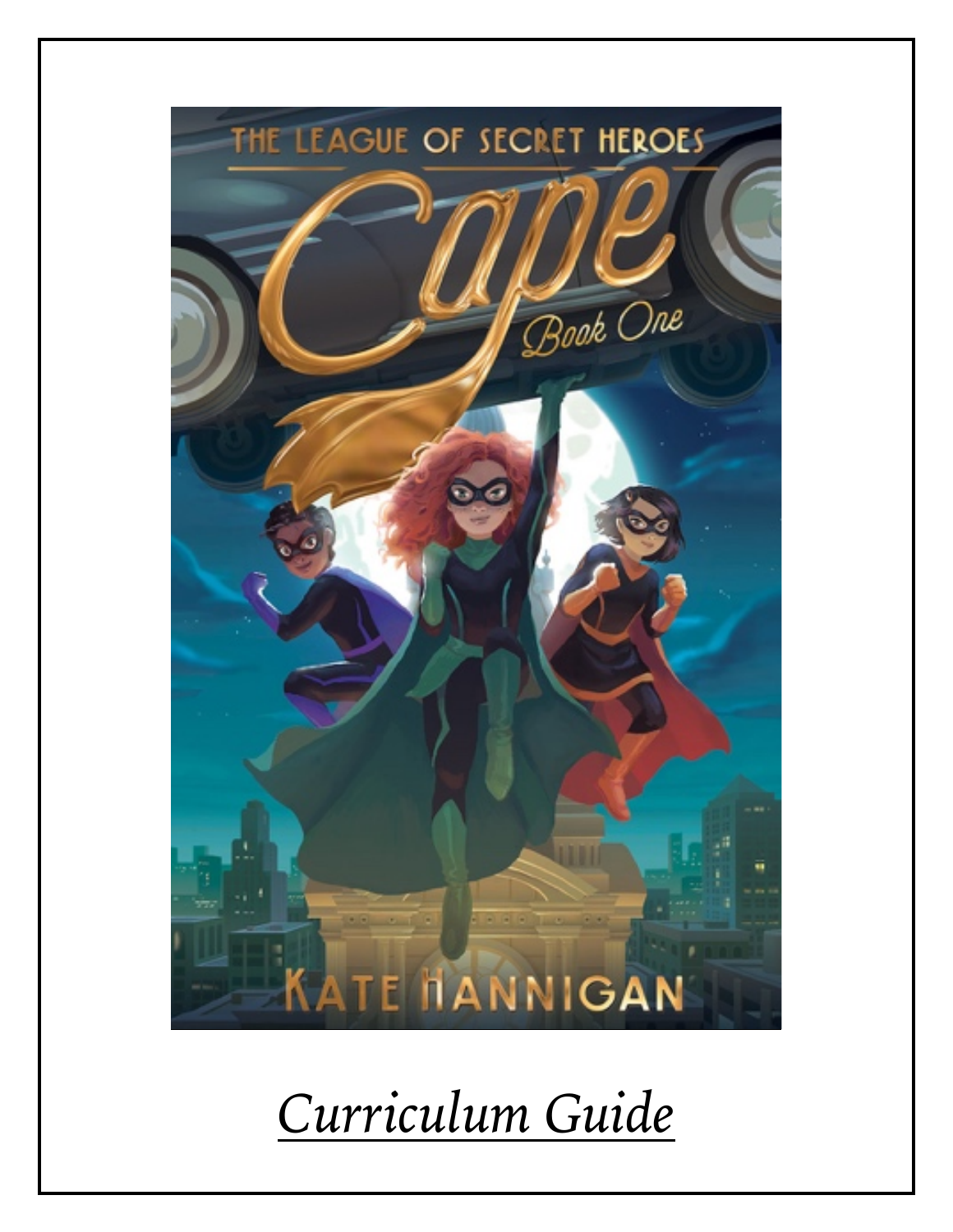

*Contents*

*Common Core Connections*

*Discussion Questions*

*Comprehension & Exploration Activities*

*Writing Ideas*

*About the Author*

*Sources & Links*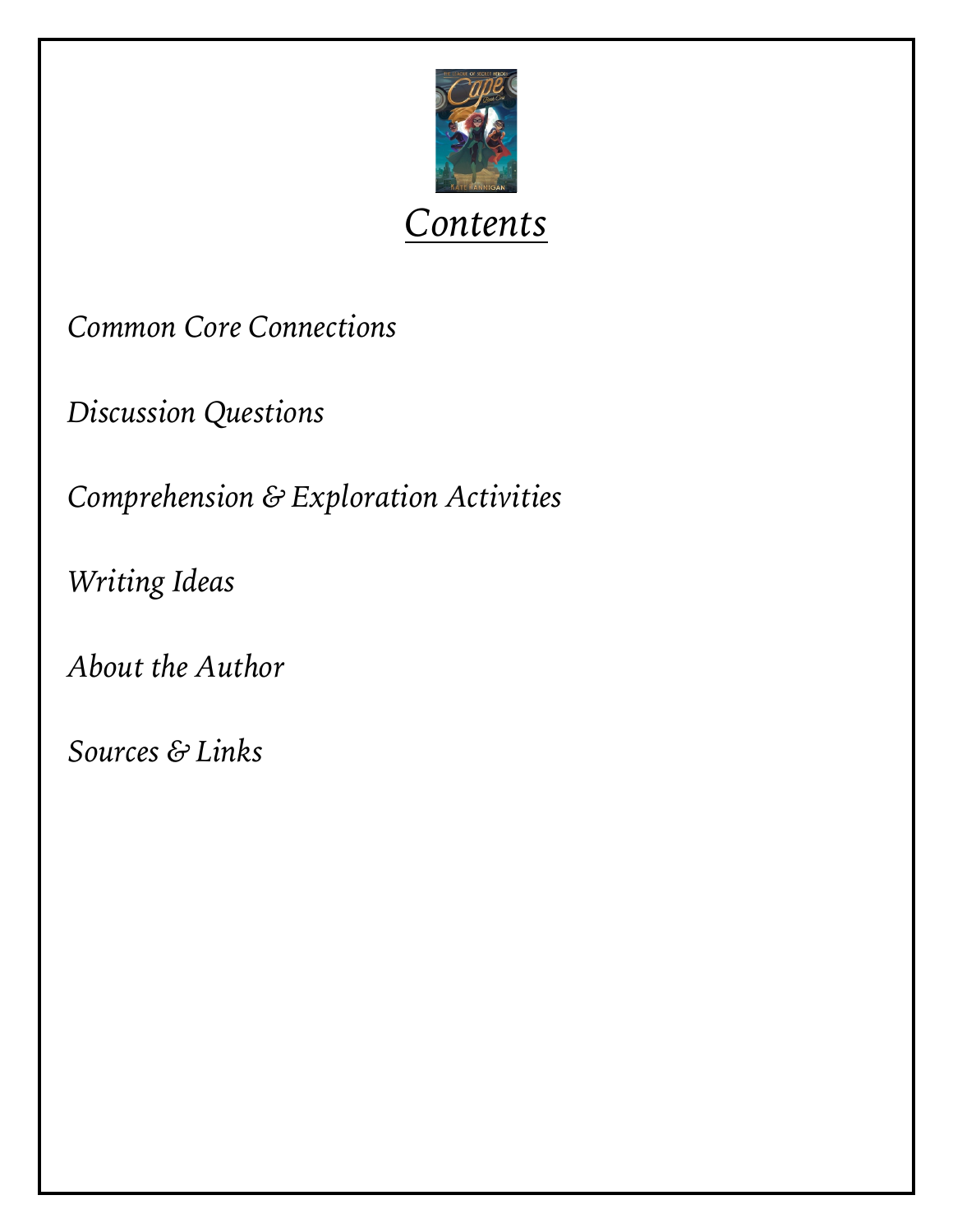

# *Common Core Connections: Grades 3-6*

## *3rd Grade*

#### CCSS.ELA-LITERACY.RL.3.1

Ask and answer questions to demonstrate understanding of a text, referring explicitly to the text as the hasis for the answers.

#### CCSS.ELA-LITERACY.RL.3.3

Describe characters in a story  $(e.g.,$  their traits, motivations, or feelings) and explain how their actions contribute to the sequence of events.

#### CCSS.ELA-LITERACY.RL.3.7

Explain how specific aspects of a text's illustrations contribute to what is conveyed by the words in a story (e.g., create mood, emphasize aspects of a character or setting).

## *4th Grade*

#### CCSS.ELA-LITERACY.RL.4.3

Describe in depth a character, setting, or event in a story or drama, drawing on specific details in the text (e.g., a character's thoughts, words, or actions).

#### CCSS.ELA-LITERACY.RL.4.9

Compare and contrast the treatment of similar themes and topics (e.g., opposition of good and evil) and patterns of events (e.g., the quest) in stories, myths, and traditional literature from different cultures.

## *5th Grade*

#### CCSS.ELA-LITERACY.RL.5.2

Determine a theme of a story, drama, or poem from details in the text, including how characters in a story or drama respond to challenges or how the speaker in a poem reflects upon a topic; summarize the text.

#### CCSS.ELA-LITERACY.RL.5.3

Compare and contrast two or more characters, settings, or events in a story or drama, drawing on specific details in the text  $(e.g., how characters interact)$ .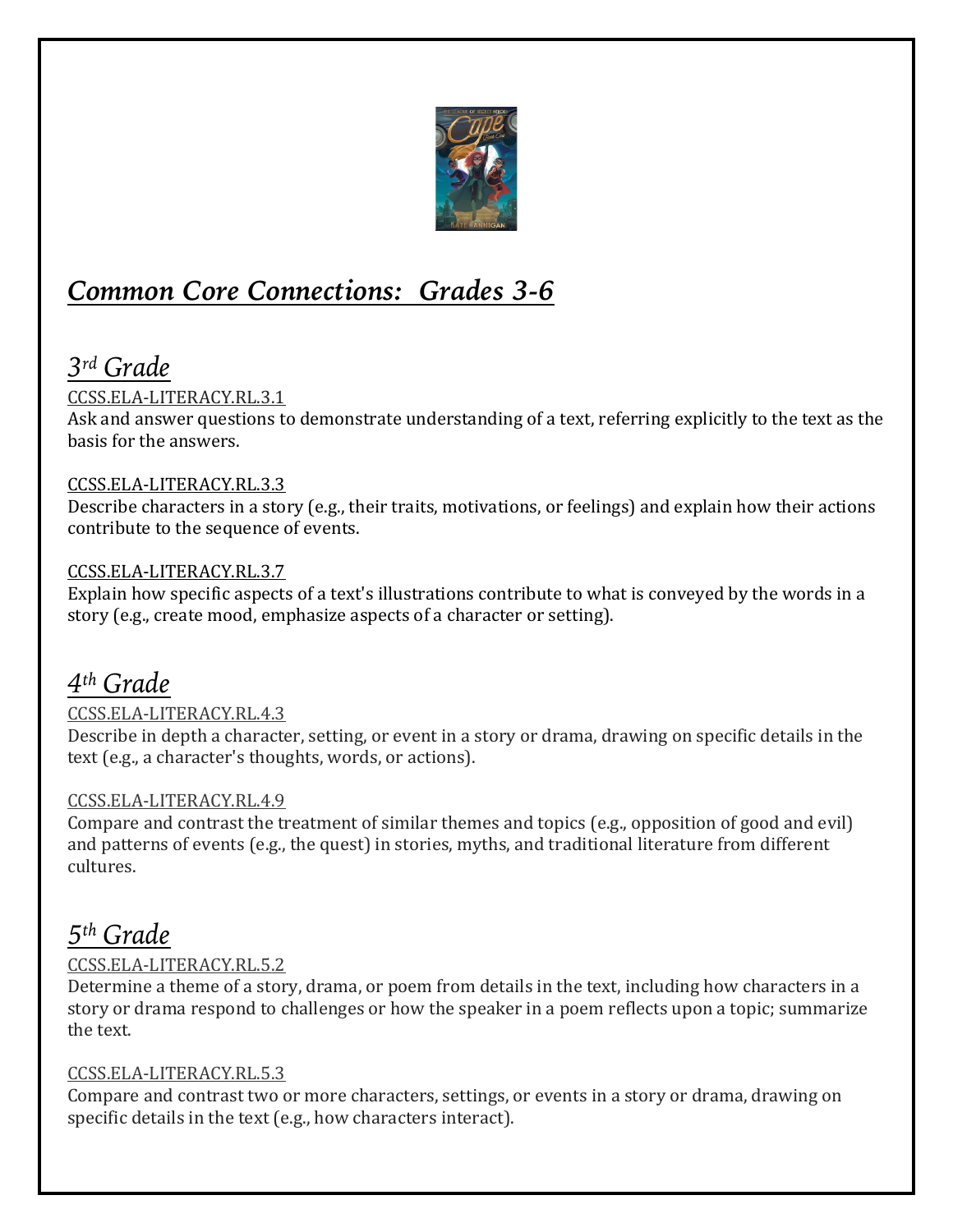#### CCSS.ELA-LITERACY.RL.5.4

Determine the meaning of words and phrases as they are used in a text, including figurative language such as metaphors and similes.

#### CCSS.ELA-LITERACY.RL.5.7

Analyze how visual and multimedia elements contribute to the meaning, tone, or beauty of a text (e.g., graphic novel, multimedia presentation of fiction, folktale, myth, poem).

### *6th Grade*

#### CCSS.ELA-LITERACY.RL.6.3

Describe how a particular story's or drama's plot unfolds in a series of episodes as well as how the characters respond or change as the plot moves toward a resolution.

#### CCSS.ELA-LITERACY.RL.6.4

Determine the meaning of words and phrases as they are used in a text, including figurative and connotative meanings; analyze the impact of a specific word choice on meaning and tone.

#### CCSS.ELA-LITERACY.RL.6.9

Compare and contrast texts in different forms or genres (e.g., stories and poems; historical novels and fantasy stories) in terms of their approaches to similar themes and topics.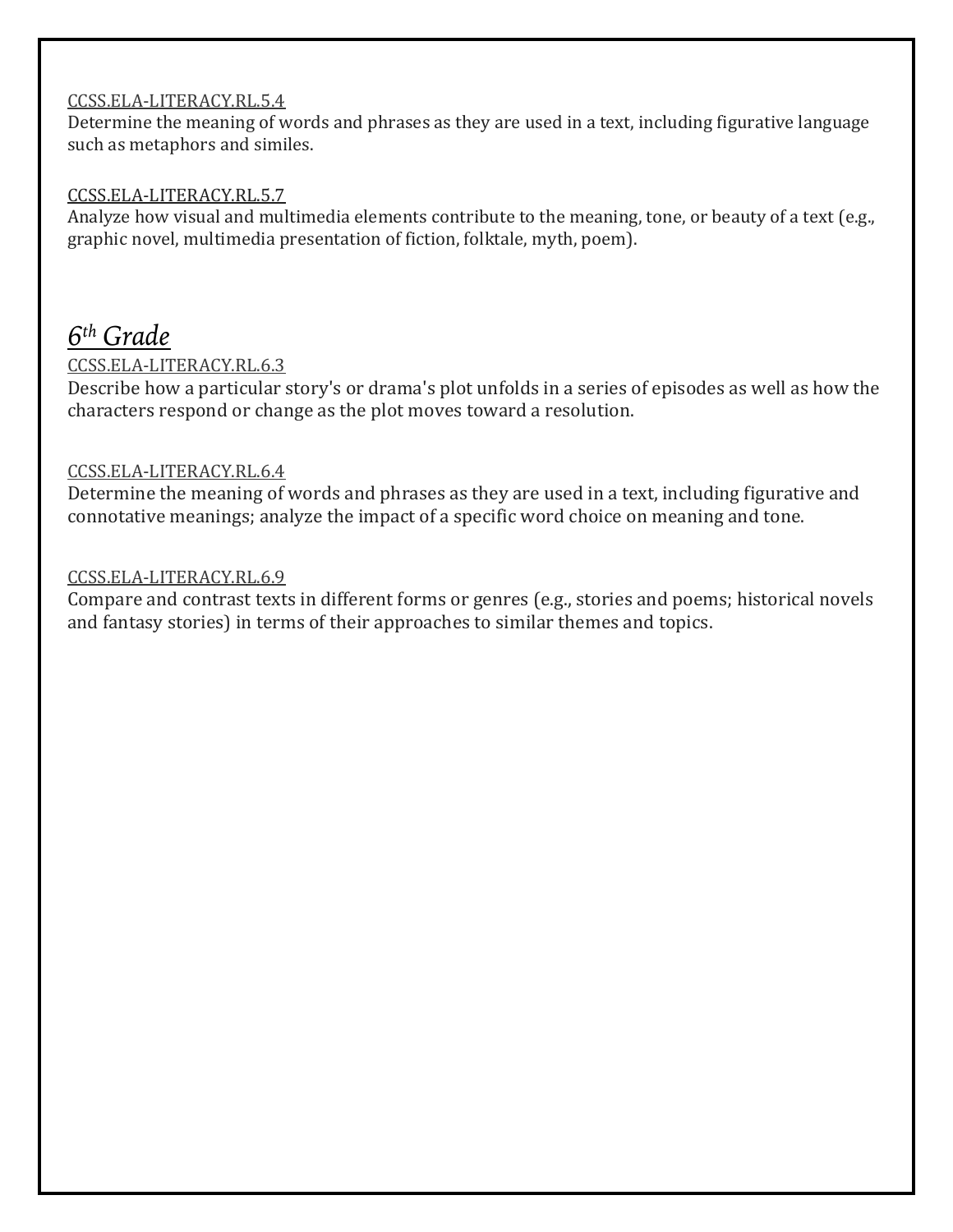

# *Discussion & Comprehension Questions*

# *Chapter 1-5*

*-How does Josie feel about superheroes?*

*-Why do Toby and his friends tease Josie and her brothers?*

*-Why do Toby and his friends dislike Gerda?* 

*-Why do the woman and her dog keep looking at Josie and her brothers?*

*"When the world needs a hero, sometimes you have to become one." (pg. 13)*

*-Why was Josie's brother Vinnie so worried?* 

*-What happened to the superheroes?*

*-How did Emmett solve Josie's book cipher?*

*"Cruelty comes from weakness. People who feel weak want to find somebody to look down on.* But they're already in the mud and the muck—don't let them pull *you down with them." (pg. 21)*

*-How does Toby make Josie feel?* 

*-Why did Josie want to be a puzzler?*

*-Why does Josie start thinking of herself as a "stupid girl"?*

*-When does Josie feel powerless?* 

*-When does Josie feel powerful?*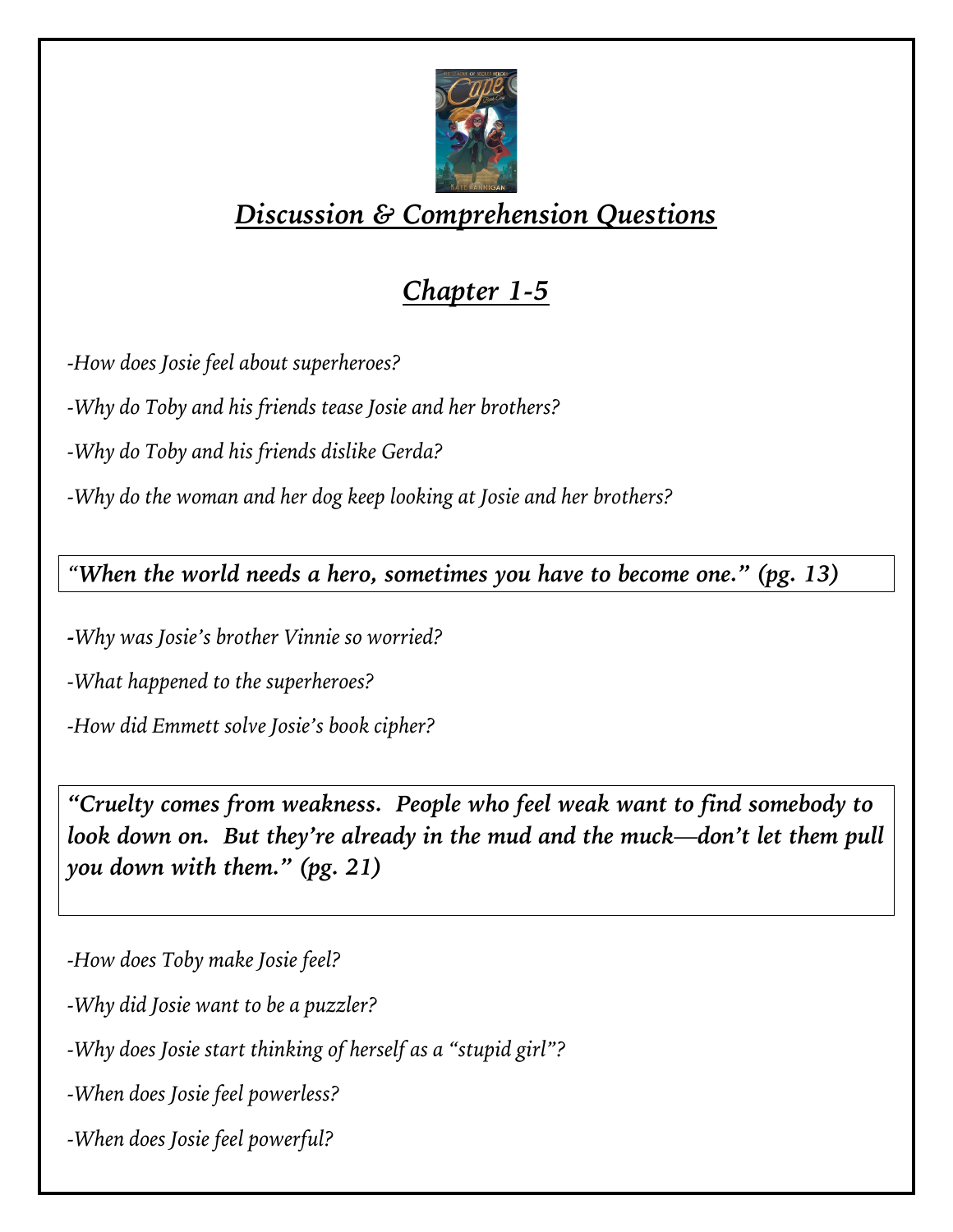*-Why does Josie think Emmett has a secret?*

- *-Why is Harry disappointed with Josie?*
- *-Why would the government need puzzlers?*
- *-Why does Josie admire Kay?*
- *-Why is Josie so curious about Kay's job?*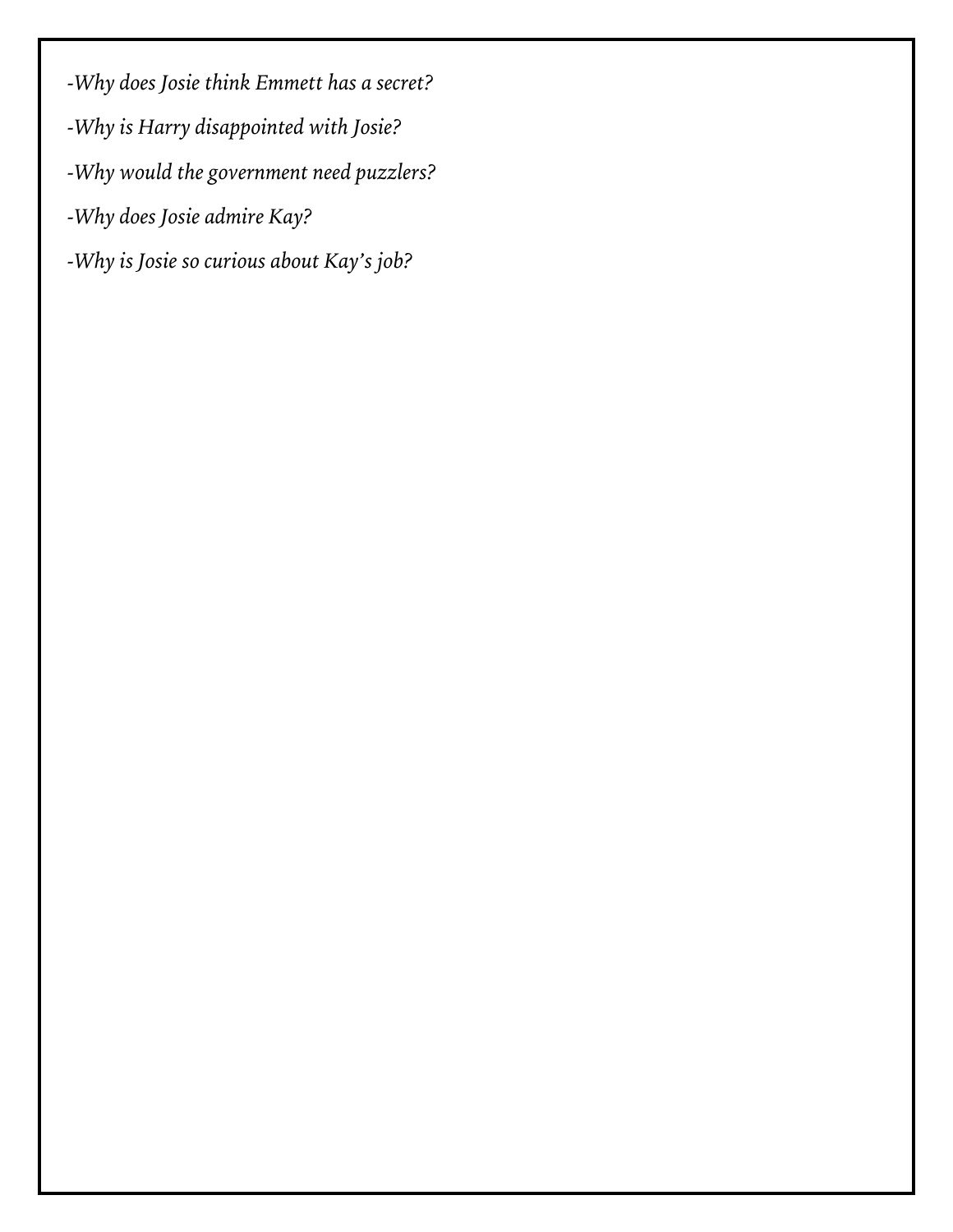

# *Chapter 6-10*

*-What did Mr. Hissler do with the tests in the left-hand pile?*

*-Whose tests were in the left-hand pile?*

*-Who was the woman who came into the testing room?*

*-Who did Mr. Hissler ask Josie about?* 

*-How did Josie feel about Akiko at first?*

*-Why are the girls so interested in Room 12?*

*-Why did Josie go after Toby and his friends?*

*-What did it often mean when a Western Union deliveryman came to someone's door during* 

*World War II?* 

*-What statue did the three girls sit beneath after the fight with Toby?*

*-What did Akiko think happened to the superheroes?*

*-What are all three girls worried about?*

*-What happened when Josie, Mae, and Akiko touched each other at the same time?*

*-According to Mae, what happens in Room 12?*

*-Who does Josie think might work in Room 12?*

*"…it occurred to me that prejudices were a lot like allergies. They made it hard for us to really see." (pg. 65)*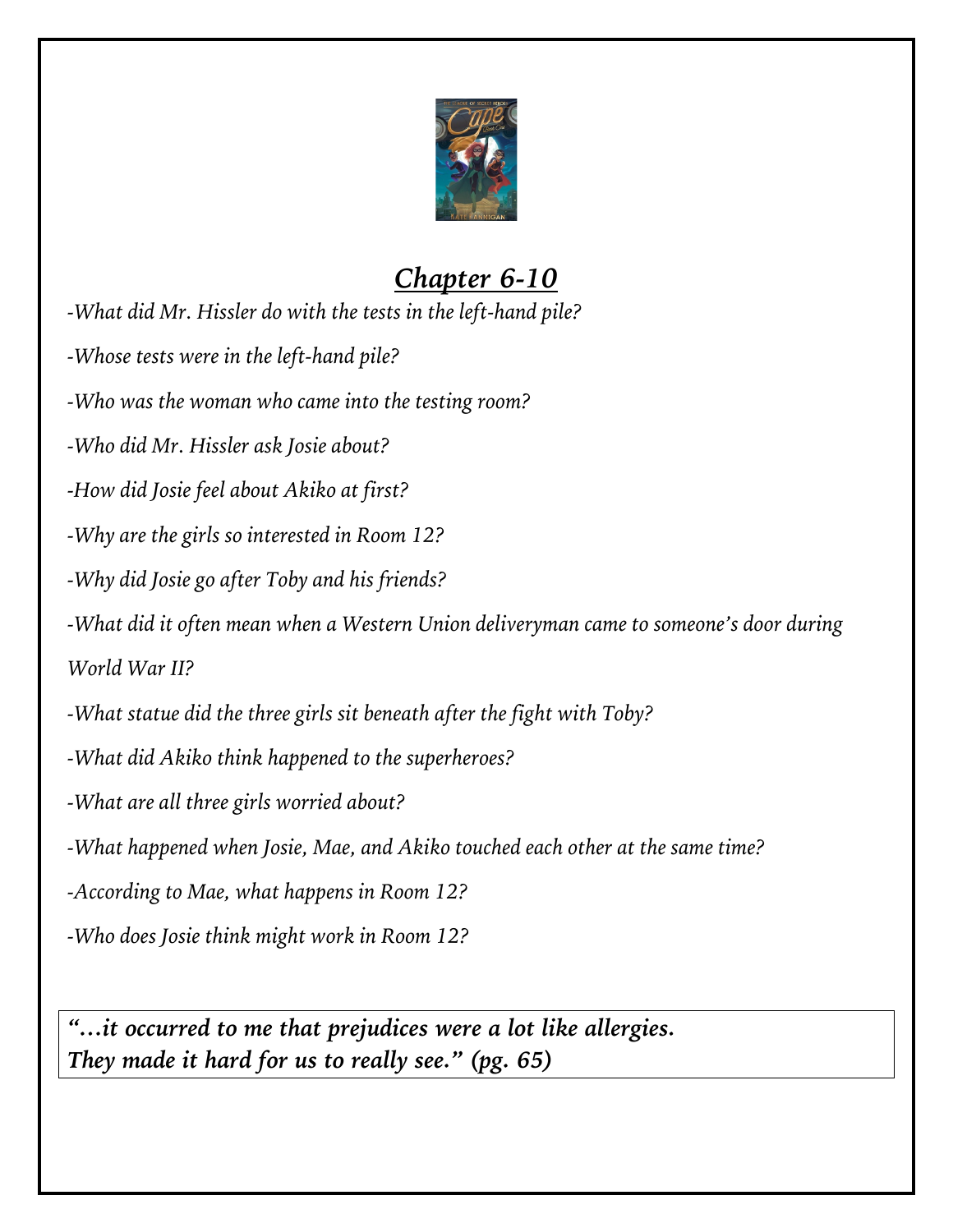*-Why does Josie's mom keep telling her to "Stay safe"? -Who did all three girls meet before coming to take the test? -What kind of people was Mrs. B looking for to help with Room 12? -How are the three girls different from each other? -How are the three girls similar to each other? -Who was in Room 12 with Mr. Hissler? -What, according to Mrs. B, is happening to the superheroes? -Why did Josie choose to put on the superhero cape? Why did Akiko choose the mask and Mae choose the boots?*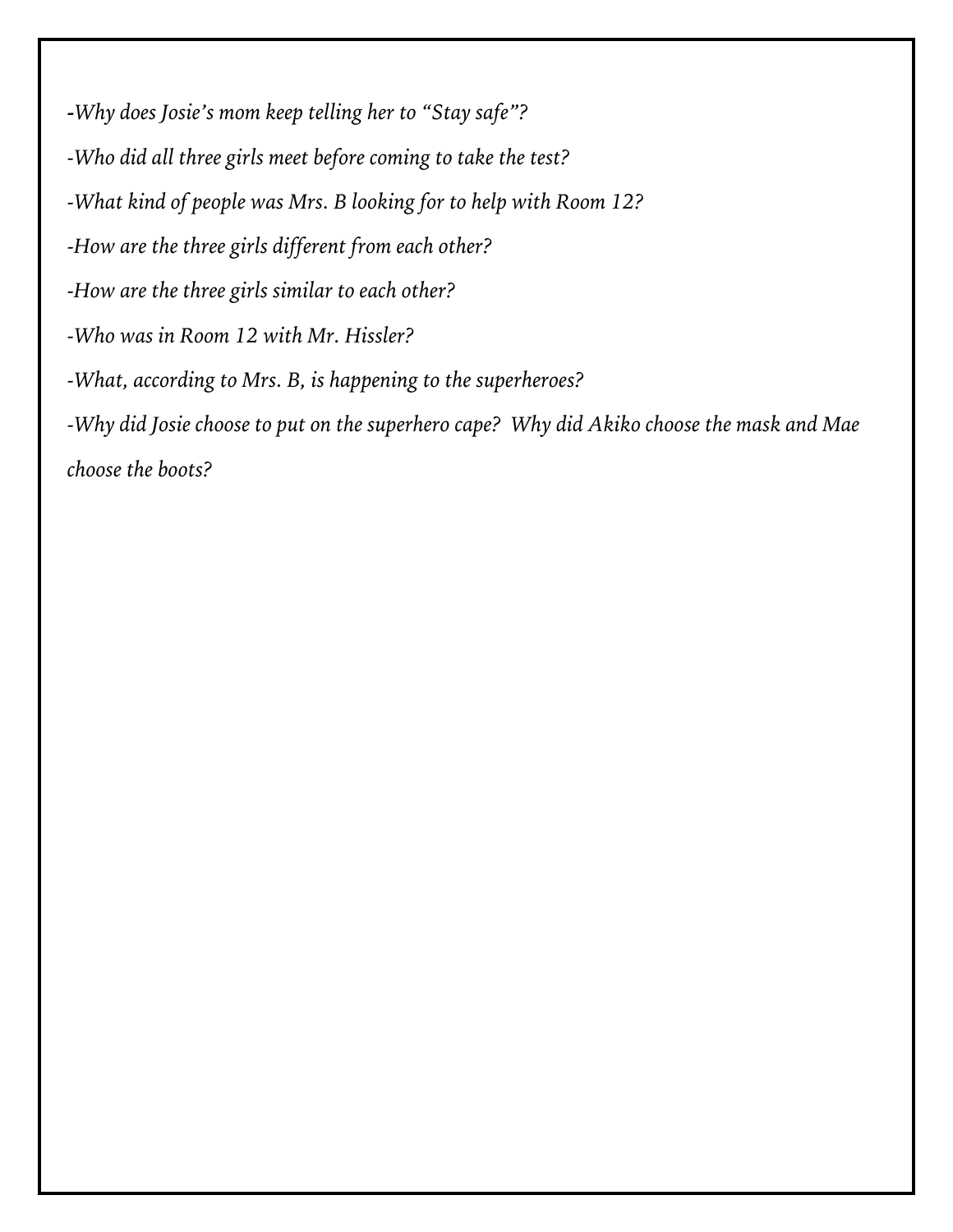

# *Chapter 11-16*

*-Why are Josie, Mae, and Akiko's powers so weak at first? -What could be in the trunk that Josie saves from the fire?*

### *"You won't know what you're capable of until you try!" (pg. 84)*

*-Why are the reporters so excited to see the three superhero girls?*

*-Why do you think Josie, Mae and Akiko were chosen to be superheroes?*

*-Why did the manager of the diner make the girls leave?*

*-What did the manager mean when he called Mae and Akiko "their kind"?*

*-How did the manager's behavior make Akiko and Mae feel? How did it make Josie feel?*

*"'It's like there's two wars,' I said softly, glancing at the manager through the diner window. 'One fighting against the Nazis and the other against people like him.'" (pg.104)*

*-When the girls went to Gerda's diner, why were Akiko and Mae looking so tense?*

*-What does Josie mean when she said, "They let anybody work anywhere these days"?*

*-How did Emmett write Josie a message using laundry?*

*- What word did Josie hear that made her start worrying about her friend Harry?*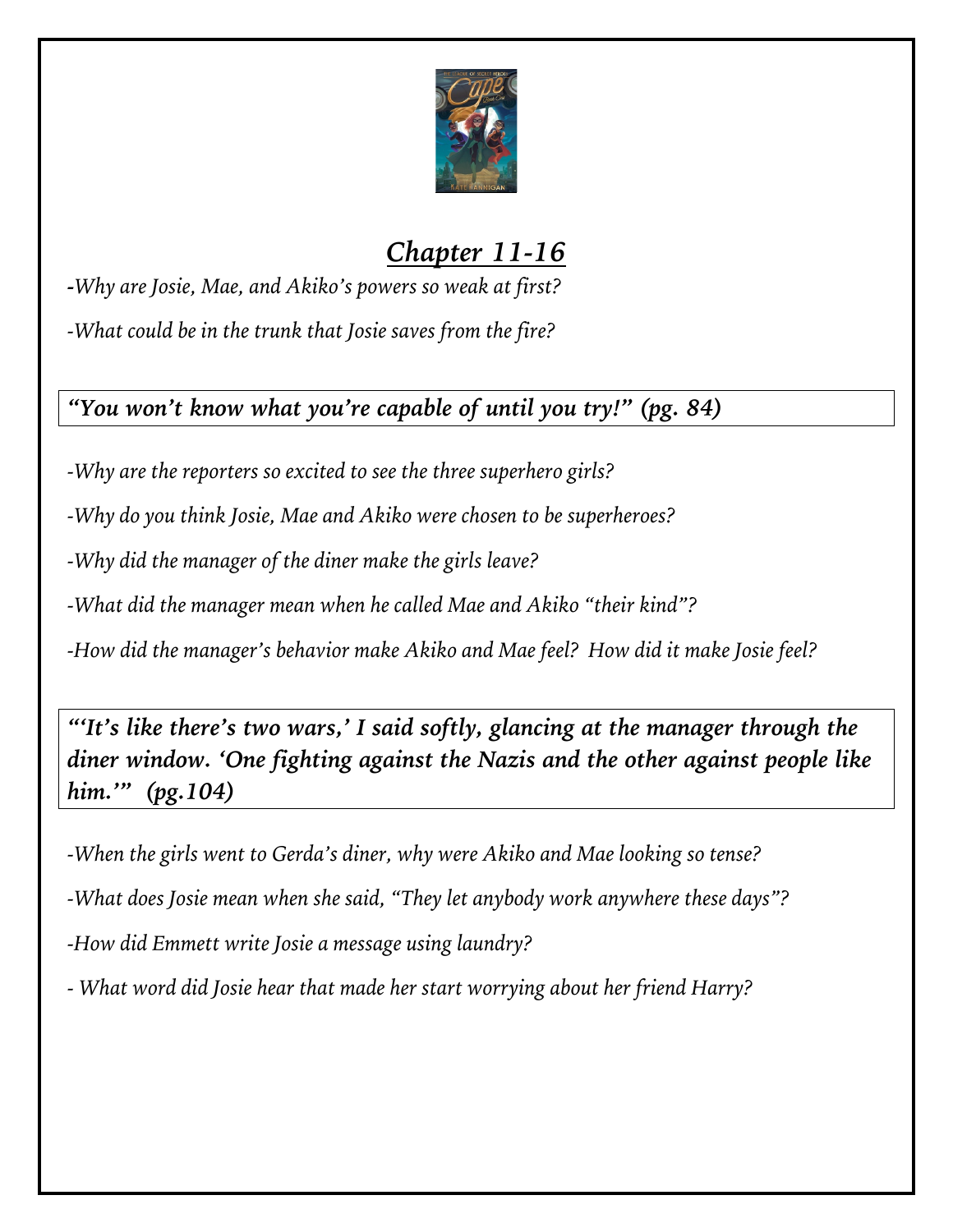*-Why did Josie like Harry?*

*-How did Josie find out that Emmett had been taken?*

*-Who did Emmett's sister see as Emmett was pushed into a car?*

*-How did Mr. Hissler find Emmett?*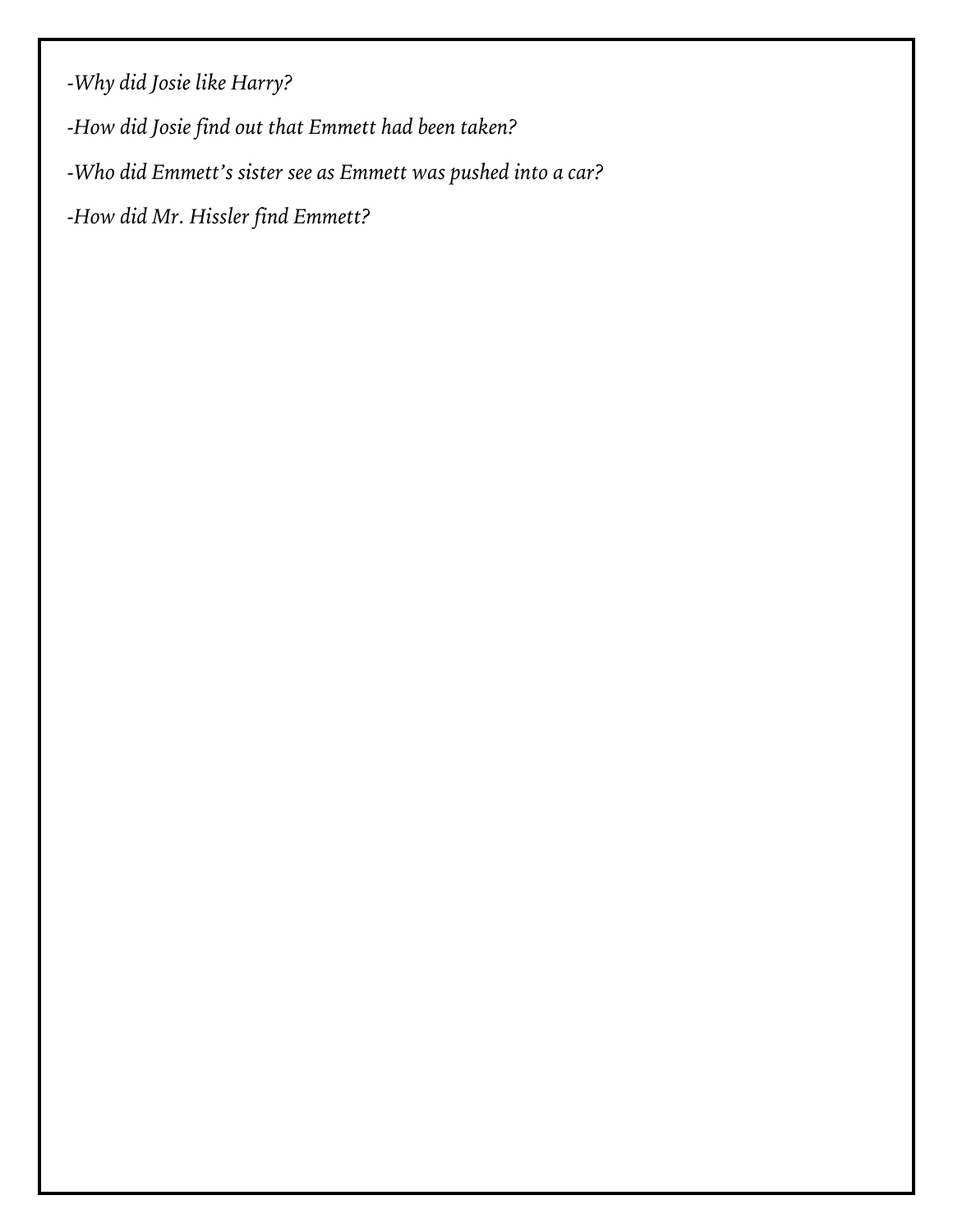

# *Chapter 17-22*

*-Who does Josie blame for Emmett being taken? -Why did the girls follow the Duke? -Who did the girls see outside the brick building? -Why did Akiko and Mae go with Josie to find her cousin Kay? -What did the girls see when they went into the office? -What do the women in the office call themselves? Why? -Why is math important during the war?*

*"'When it comes to beating our enemies,' Kay said, gesturing toward the women computers behind the door, 'math is a powerful weapon!'" (pg. 140)*

*-What do you think "Project PX" could be?*

*-Why did Josie's mom look so tired?*

*-Why does Josie think Mrs. B made a mistake in picking her to be a superhero?*

*-Why was it important to Josie to tuck her brothers into bed every night?*

*-Why do you think Harry is so cranky the next morning?*

*-Why do the newspaper pictures bother Akiko so much?* 

*-Why does Harry look nervous when he tells Josie and her friends about Emmett coming to the diner for breakfast*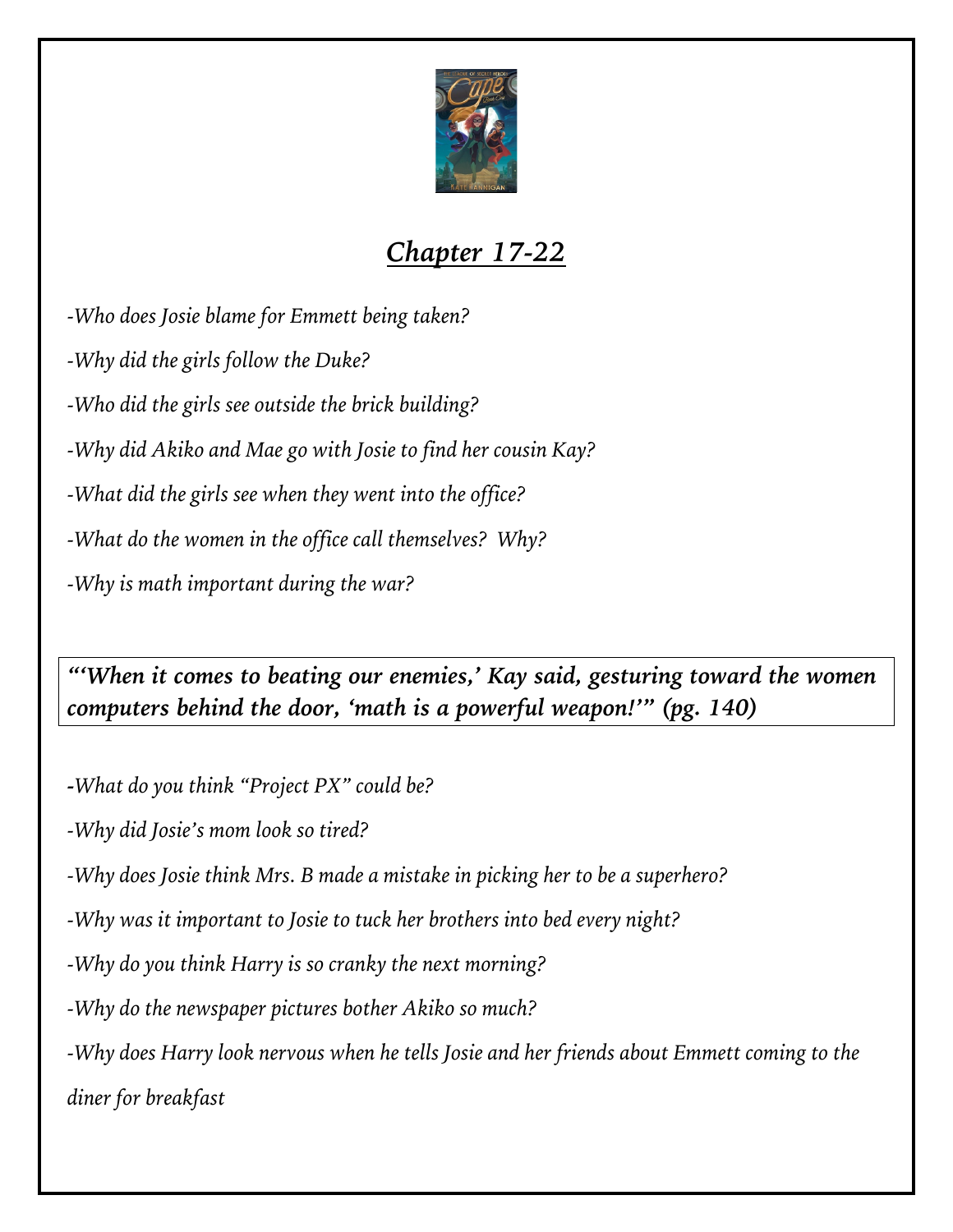

## *Chapter 23-28*

*-What clue did Emmett leave for Josie?*

*-How did Emmett make his secret message?*

*-Why does the idea of Harry working with the Duke bother Josie so much?* 

*-Why did Josie have trouble calling Harry "pal" when they left the diner?*

*"Whatever strength you need dwells within you." (pg. 203)*

*-Why did Josie whistle when they got to the Carson Building?*

*-Why do you think Mrs. B walks with a limp?*

*-How does Mrs. B know so much about Josie, Mae, and Akiko?*

*-What is Room Twelve, according to Mrs. B?*

*-Why is Mr. Hissler no longer part of Room Twelve?*

*-Why was Akiko looking at the newspaper while Mrs.B was talking?*

*-Why is Josie suddenly so worried about her cousin Kay?*

*-What is "Project PX" according to Mrs. B?*

*-What did Akiko find in the newspaper?*

*-Why does the newspaper message upset Josie?*

*-Why does Josie call herself "stupid girl" again?*

*-Who do you think Mr. Hissler REALLY is?*

*-Why aren't the rats at the pier running away?*

*-What is the secret to Josie, Mae, and Akiko being able to transform into superheroes?*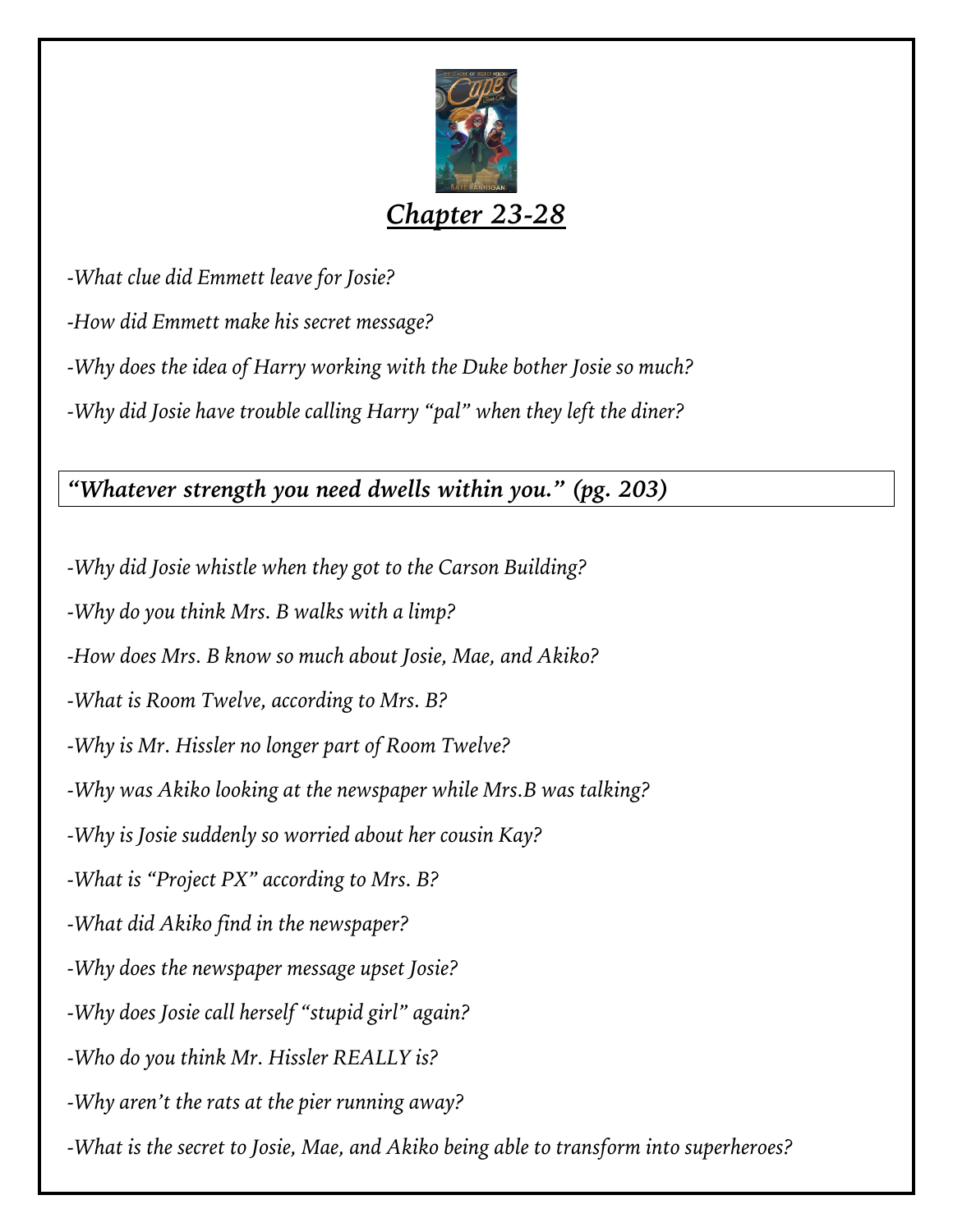

## *Chapter 29-34*

*-How do the girls know what the Duke is planning?*

*-Who is "The Hisser"?*

*-Who encourages Josie to resist the powers of The Hisser?*

*-How does Mae stop The Hisser's attempt to blow up the pier?*

*-What happens when The Hisser begins to hiss? What does it do to Josie?*

*-What happens to Akiko?*

*-How does Josie try to get back her brother's bikes?*

*-What is Josie's mom's secret? How is it connected to the telegram that Toby saw delivered?*

*"When things get really difficult, that's when it's most important to work harder—and smarter. That's when it matters most of all." (pg. 225)*

*-How do the stories help Josie's brothers?* 

*-Who appears at the kitchen window?*

*-What connection between Josie, Mae, and Akiko did Akiko discover accidentally?*

*-How did Akiko escape The Hisser?*

*-What happened to Akiko's family?*

*"We're all human beings. Why do people treat each other this way?" (pg. 239)*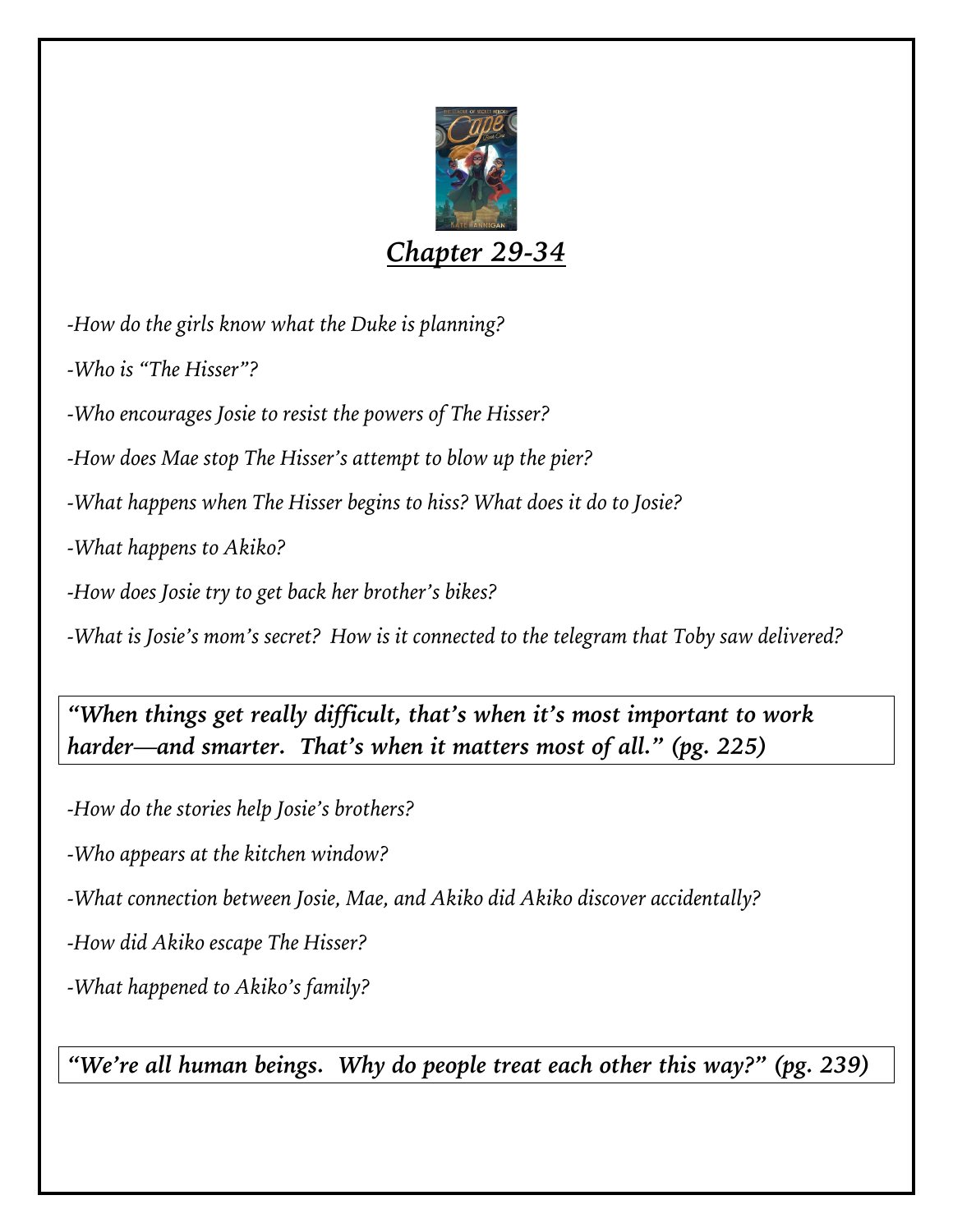*-What did Akiko think Emmett and the other puzzlers were doing for the Duke and The Hisser? -What did Emmett give Akiko?*

*-How did Josie, Mae, and Akiko figure out Emmett's message?*

*-Why was it harder for Josie, Mae, and Akiko to transform?*

*-Who did Mae see when they landed at the brick building?*

*-What is Akiko's newest power?* 

*-Why does Josie feel stronger, even as she faces The Hisser?*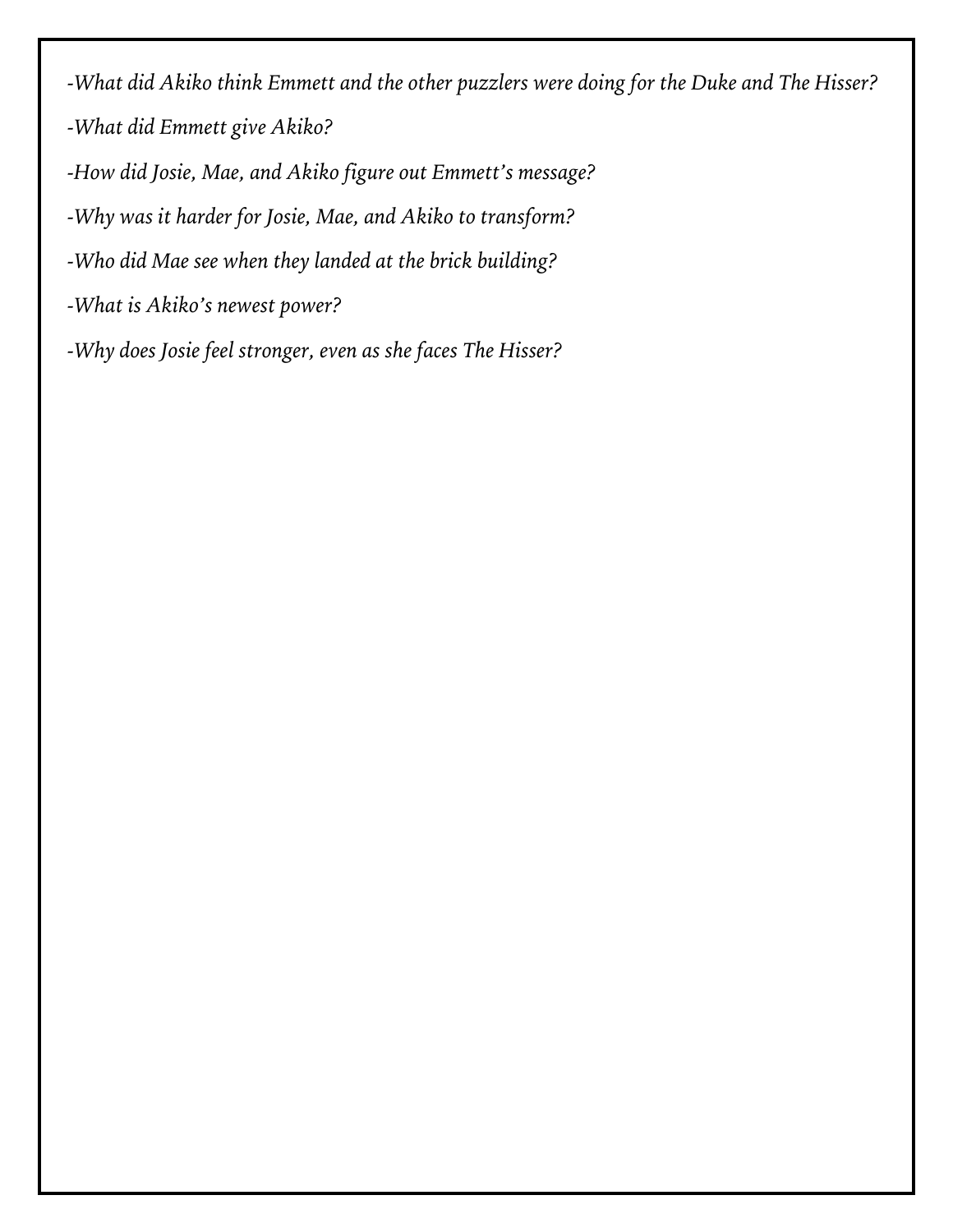

*"So I summoned all the strength I could muster, and I whispered into the night two of the most powerful words I could think of just then: I can." (pg. 259)*

*-Why does Josie think Harry had betrayed them?*

*-How do the superhero costumes make Josie, Mae, and Akiko think they are invincible?*

*-Why is it sometimes hard to tell the truth? Why was it hard for Josie to tell the truth about* 

*Harry?*

*-Why would the enemy want to steal Project PX (also known as ENIAC)?*

*-How does Akiko trap The Hisser?*

*-Why did Harry hit the Duke?*

*-Who was Harry really working for?* 

*"Though evil may seem to be winning, it shall never triumph. So long as there are good people willing to fight!" (pg. 280)*

*-How did The Hisser break out of the handcuffs?*

*-Who was in the station wagon?*

*-Why is The Hisser taking the puzzlers and the Secret Six to a submarine?*

*-Why can't Josie, Mae, and Akiko use their real names when they are superheroes?*

*-What was the secret that Josie and her mom had been hiding?*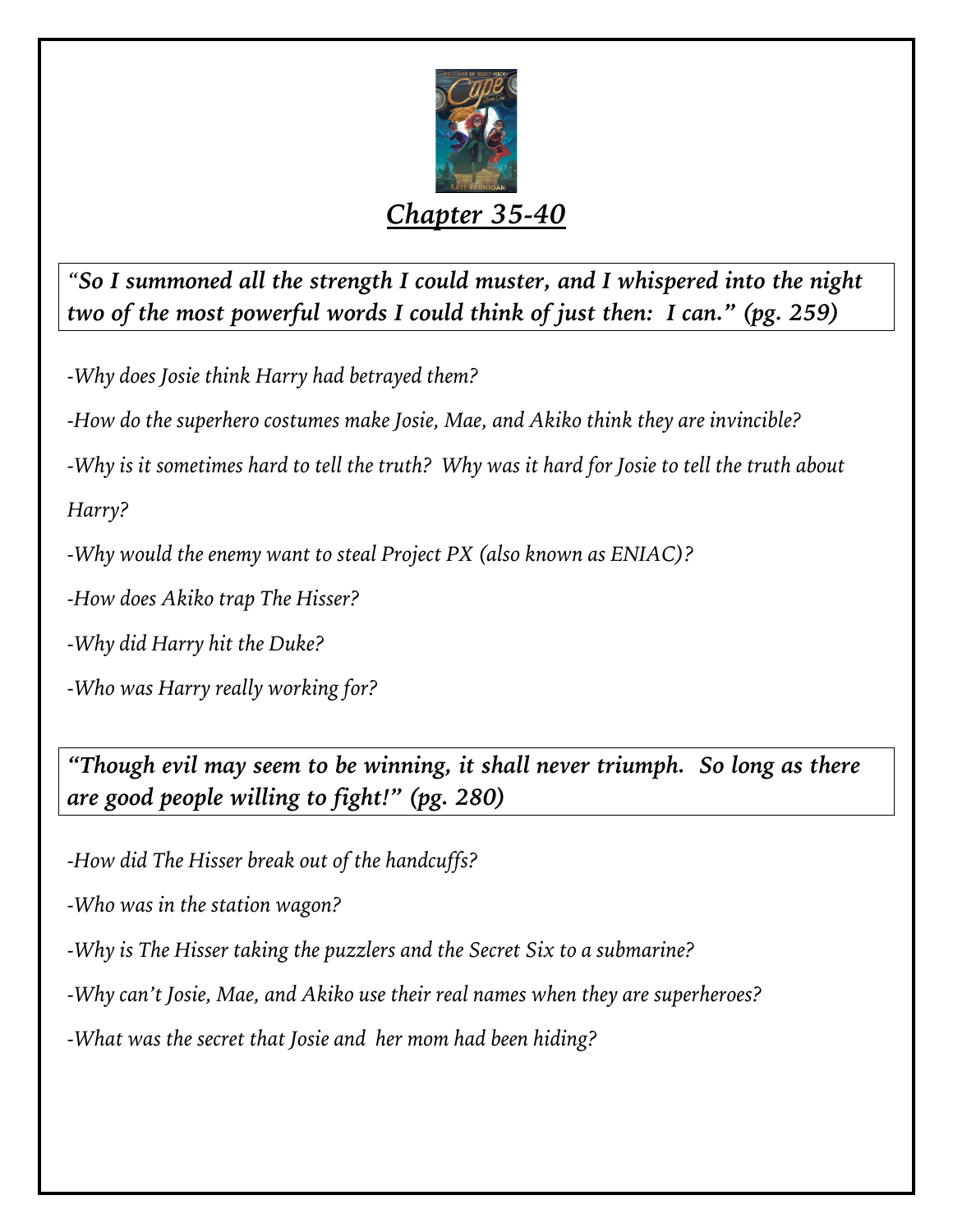*"When so many people had harsh words for Germans, Josie showed me kindness. She saw me as a human being first and not as a foreigner to be feared." (pg. 295)*

*-Why were some people so unkind to Harry and Gerta?*

*-Why was the statue important to Josie, Mae, and Akiko?*

*-What did The Hisser do to Zenobia's sister? Why did he do it?*

*"Three apart, one together." (pg. 297)*

*-Where did The Hisser and the Duke go?*

*-How would Mrs. B describe a "superhero"?* 

*"Superheroes exist all around us, every day. Only, their costuming might not look so obvious." (pg. 303)*

### *"It's not until we're tested that we realize what powers we possess. " (pg. 304)*

*-What do you think the next mission will be for Josie, Mae, and Akiko?*

*-Who does Josie think Mrs. B really is?* 

*-What clues did Josie use to figure out Mrs. B's real identity?*

*-Who does Josie want to save?*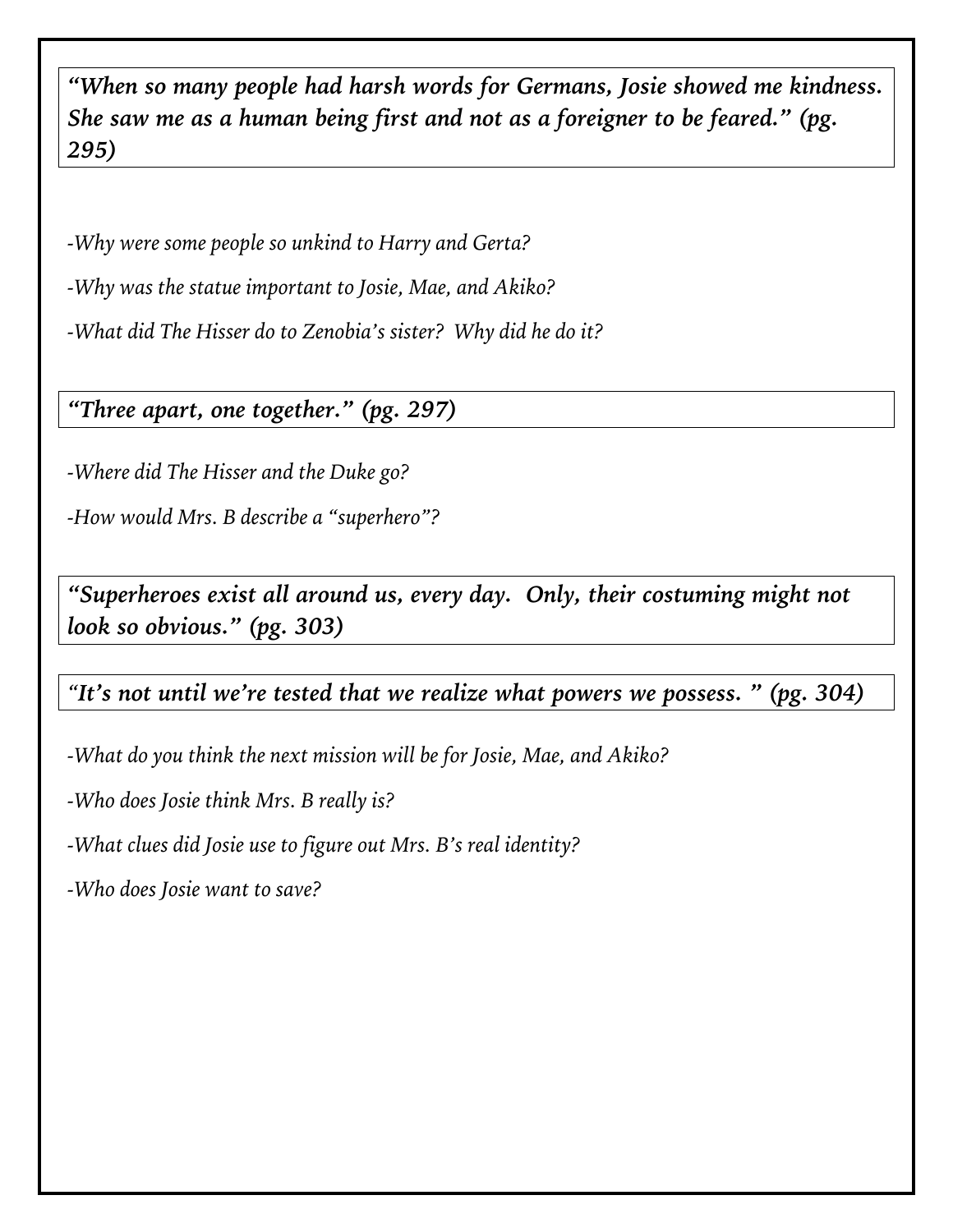

# *Comprehension and Exploration Activities*

- *1. Graphic Organizers*
- *2. Superhero Me*
- *3. Sifting Ciphers*
- *4. Learning from the Past: World War II KWL Chart*
- *5. Writing Prompts*
- *6. About the Author*
- *7. Sources & Links*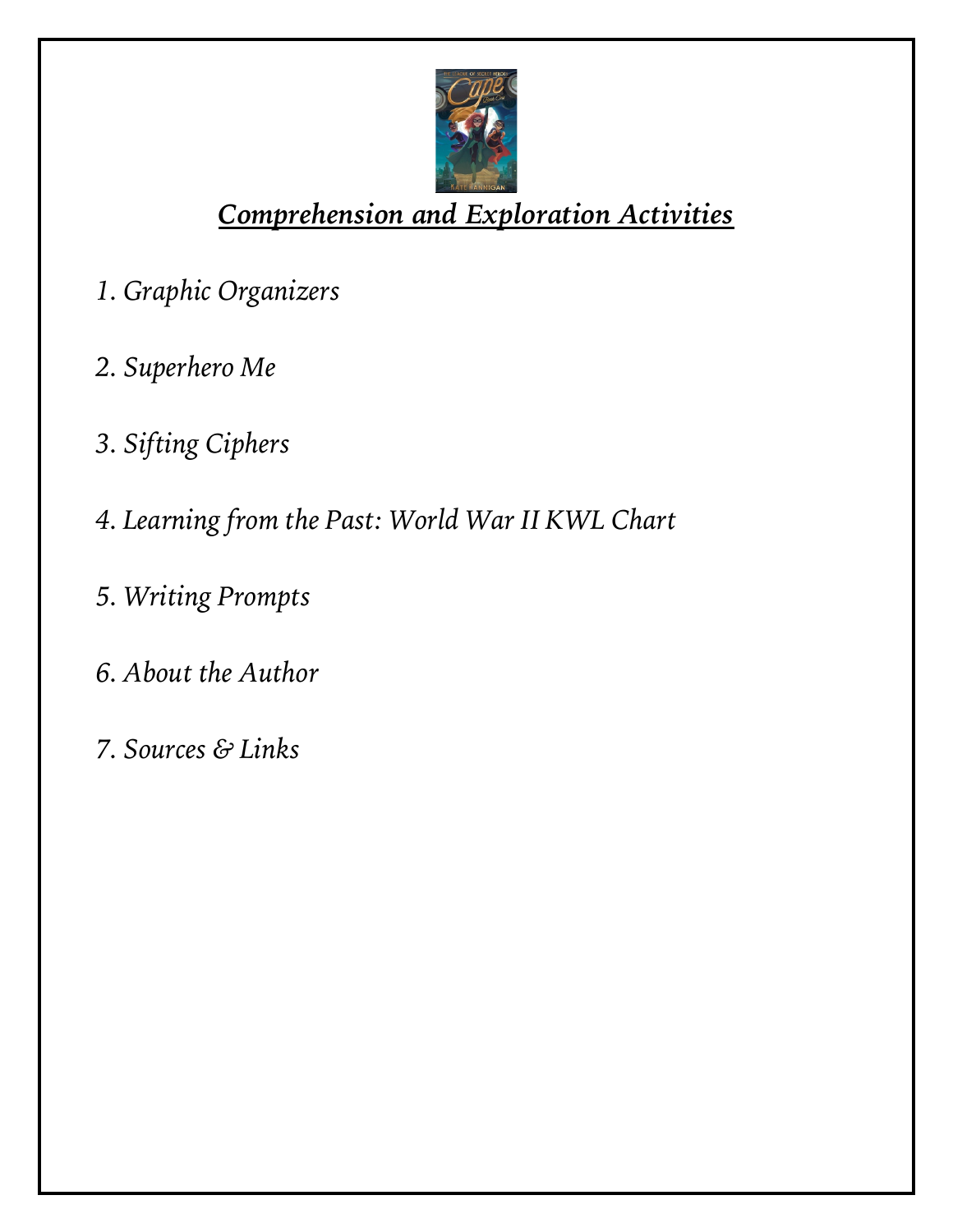

## *Graphic Organizers*

## *Venn Diagram Unique and Similar: Comparing and Contrasting Josie, Mae, and Akiko*

*Character Map*

*Timeline*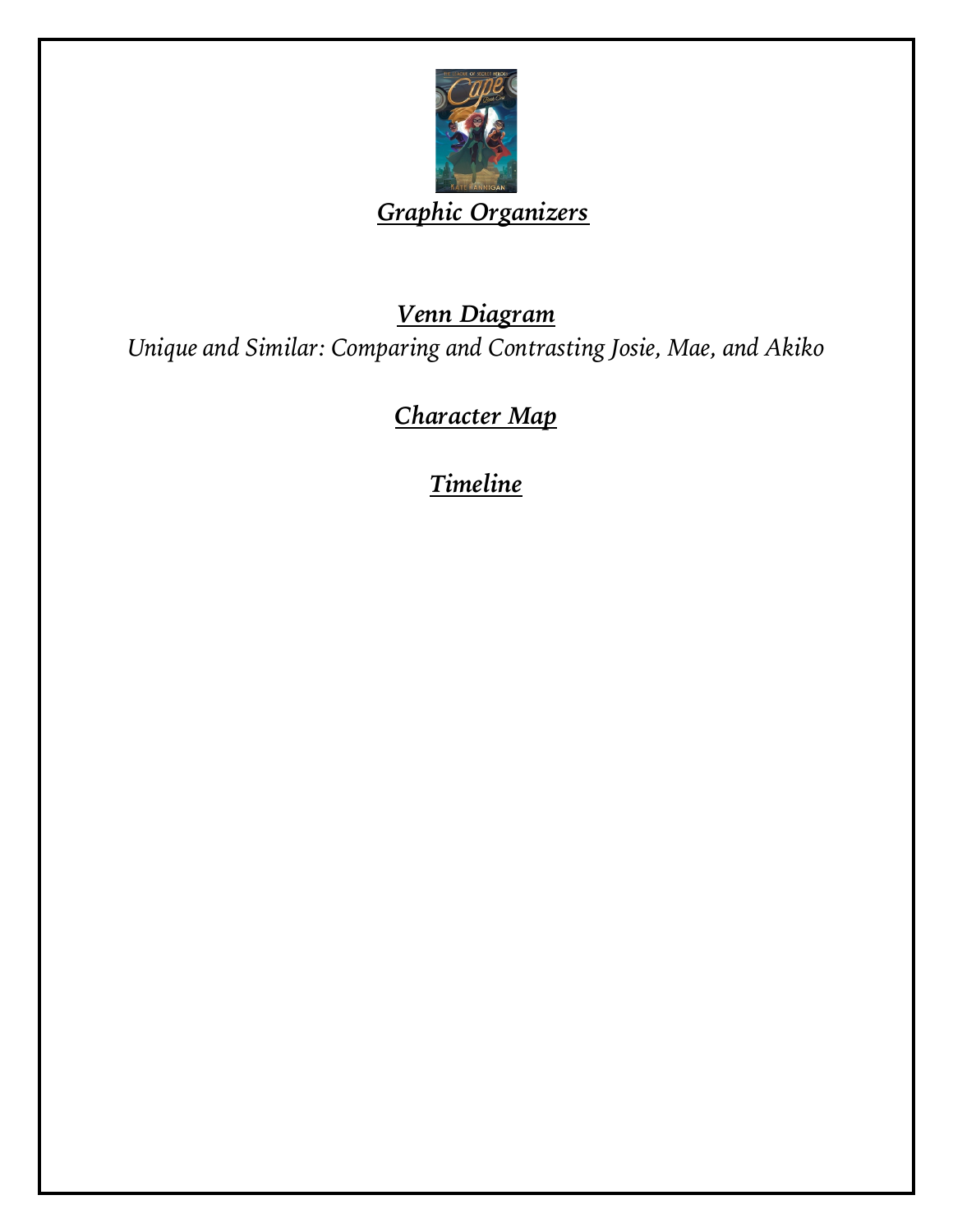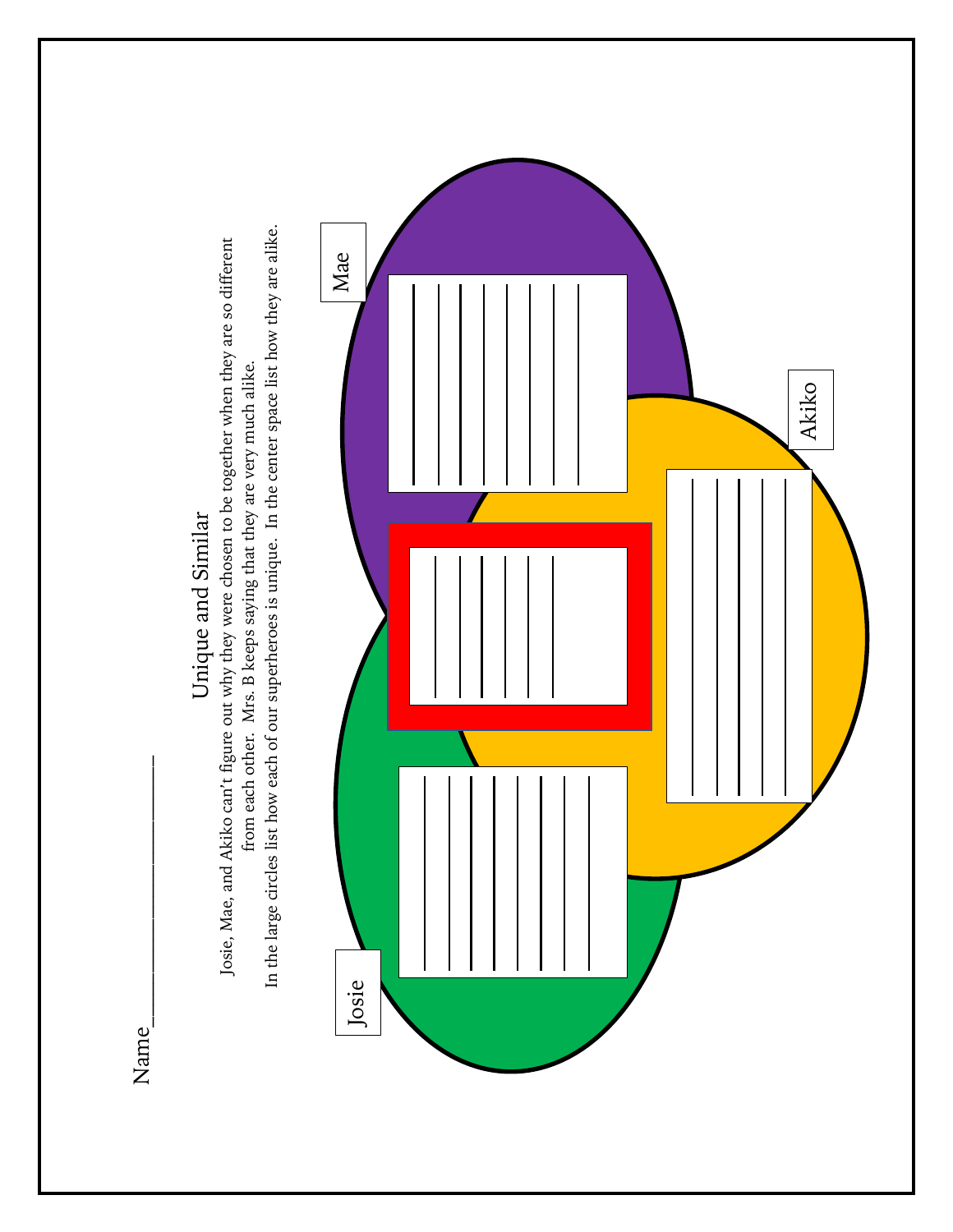#### *Character Mapping*

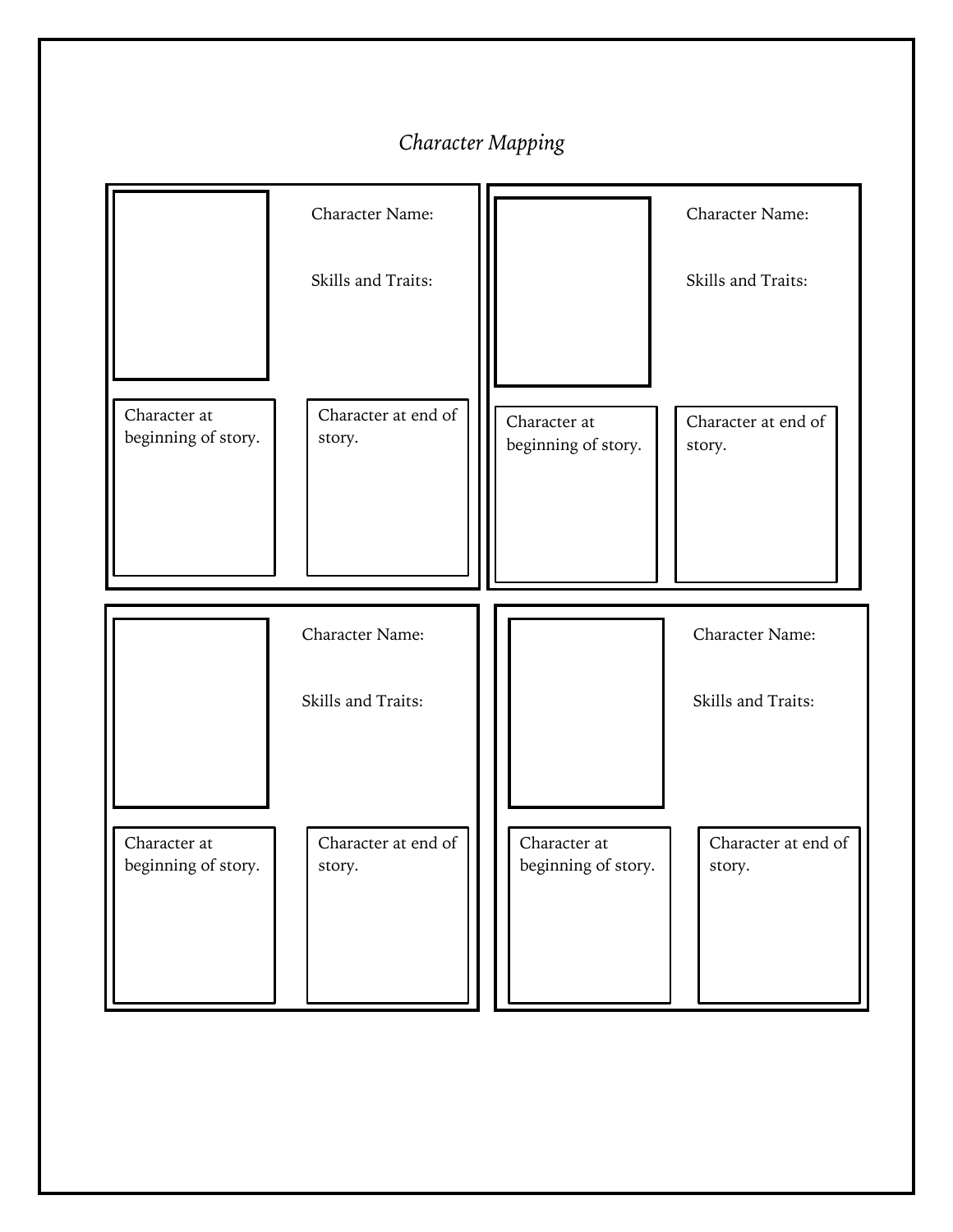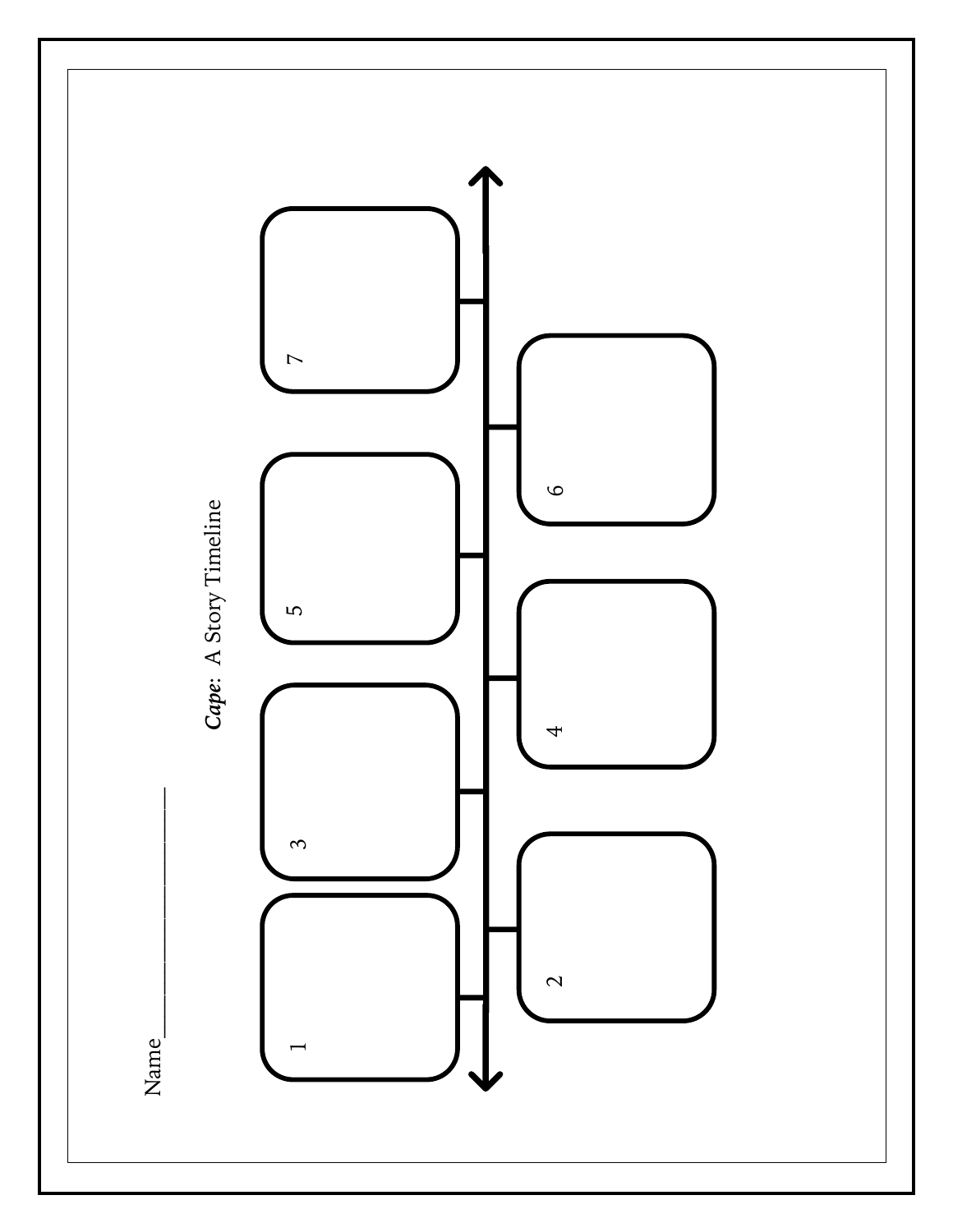

*Topic: Creative writing, Art*

*Purpose: Comparing and contrasting concepts of "hero" and "superhero" Applying labels of "hero" and "superhero" to student's unique talents in their everyday lives.* 

*Key Questions: What is the difference between a hero and a superhero? Are superheroes real? How would you "superhero" yourself?*

*Materials: Writing paper Blank or art paper Pencils and erasers Colored pencils or markers Scissors Small pictures of each student's face Glue*

#### *Preparation: 4 Corners*

*Tape up 4 signs, one in each corner (or in 4 separate areas of the room). The signs will each have different symbols and words on them:*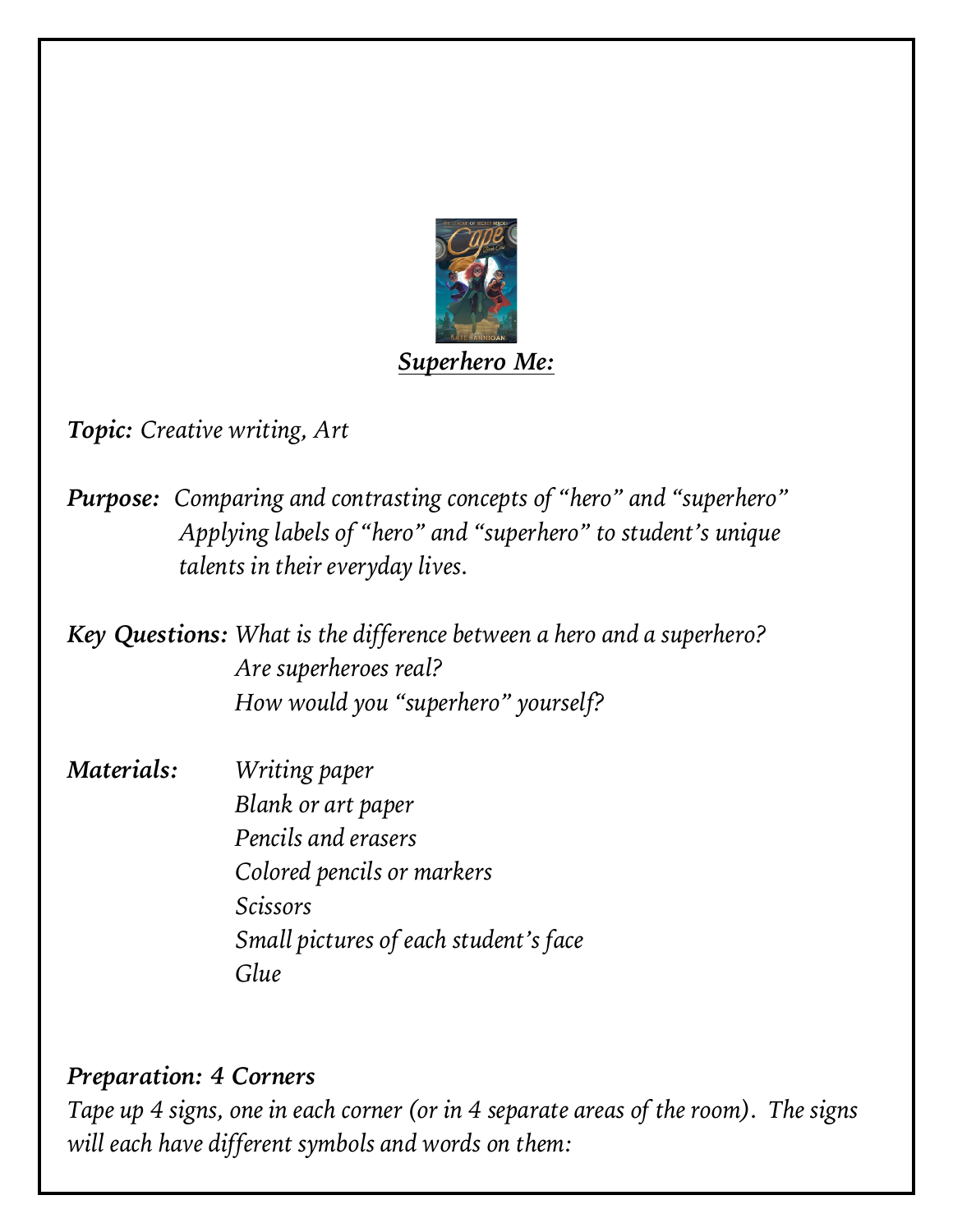*Thinker (Brain), Watcher (Eyes), Speaker (Mouth), Doer (Hands).* 

*Explain that each of us is unique. This means that there is no other person just like us in all the world, never has been in the past and will never be in the future. As a unique person, each of us has our own way of interacting with the world.* 

*Invite suggestions of some ways people interact with the world. Write them on board as brainstorm if desired.*

*Show students signs depicting 4 basic ways people interact with their world.*

*Invite students to think for a few seconds about which one of these traits they would pick to best describes themselves.* 

*At the count of 3, give them 10 seconds to go stand under the sign that matches their choice.*

*If you wish, give them another chance to change to another sign, since people have many ways to interact with their world.*

## *Activity:*

*Once students are seated again, explain that superheroes are usually people who interact with their world using these same traits that are shown on the signs, but they do it in amazing huge ways.* 

*Students will be invited to consider the trait signs they picked, and to use those traits to turn themselves into a superhero.* 

- *1. Cut out the picture of your face and glue it to the head area of your superhero*
- *2. Write down your "Hero skills" or the traits you picked during our 4 corners activity.*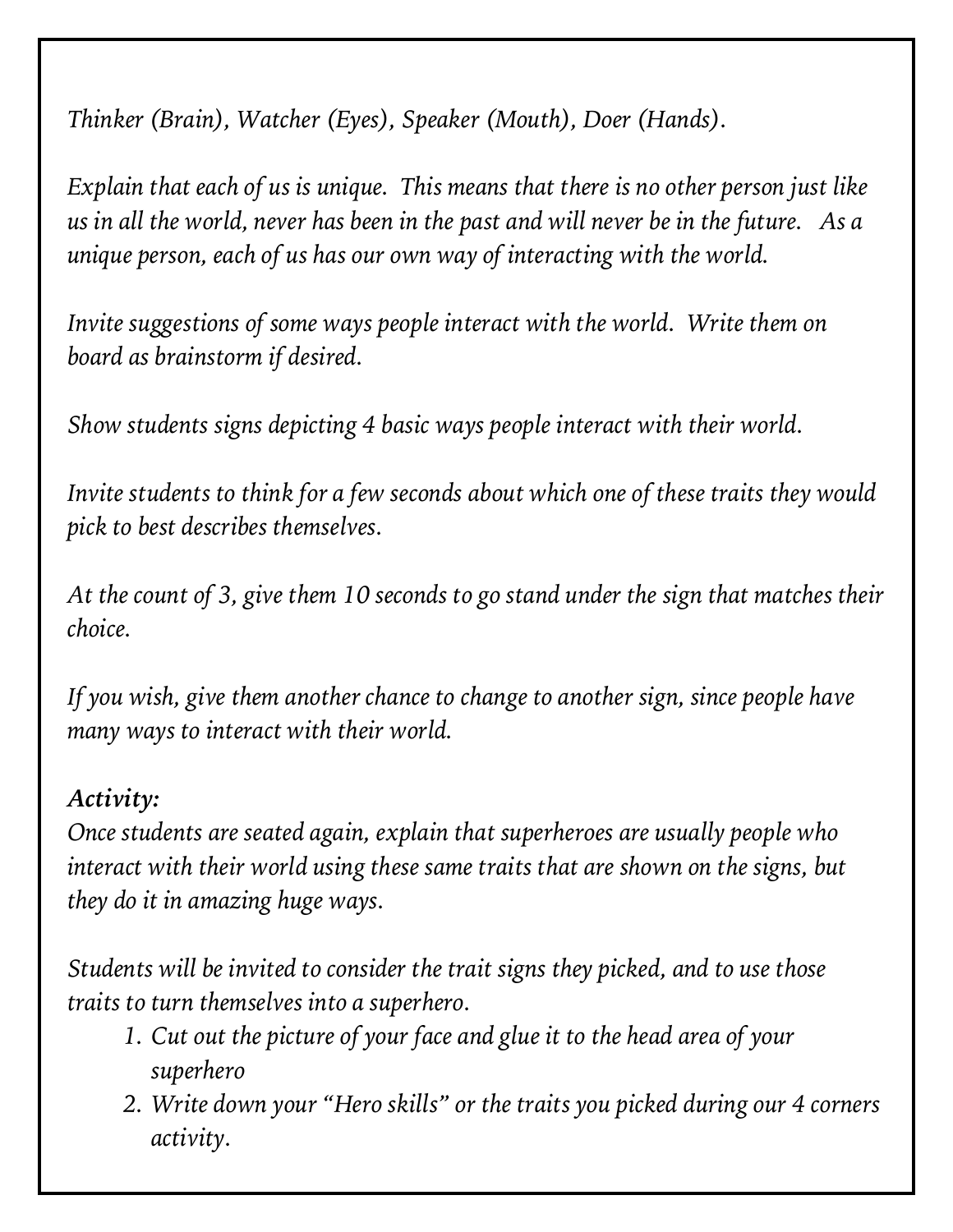- *3. Now draw on Josie, Mae, and Akiko, and your imagination, to turn those into "Superhero skills."*
- *4. Create a superhero uniform for yourself*
- *5. Lastly, describe a mission you could be sent on that would help other people, your community, or the world in which you would use your superhero skills.*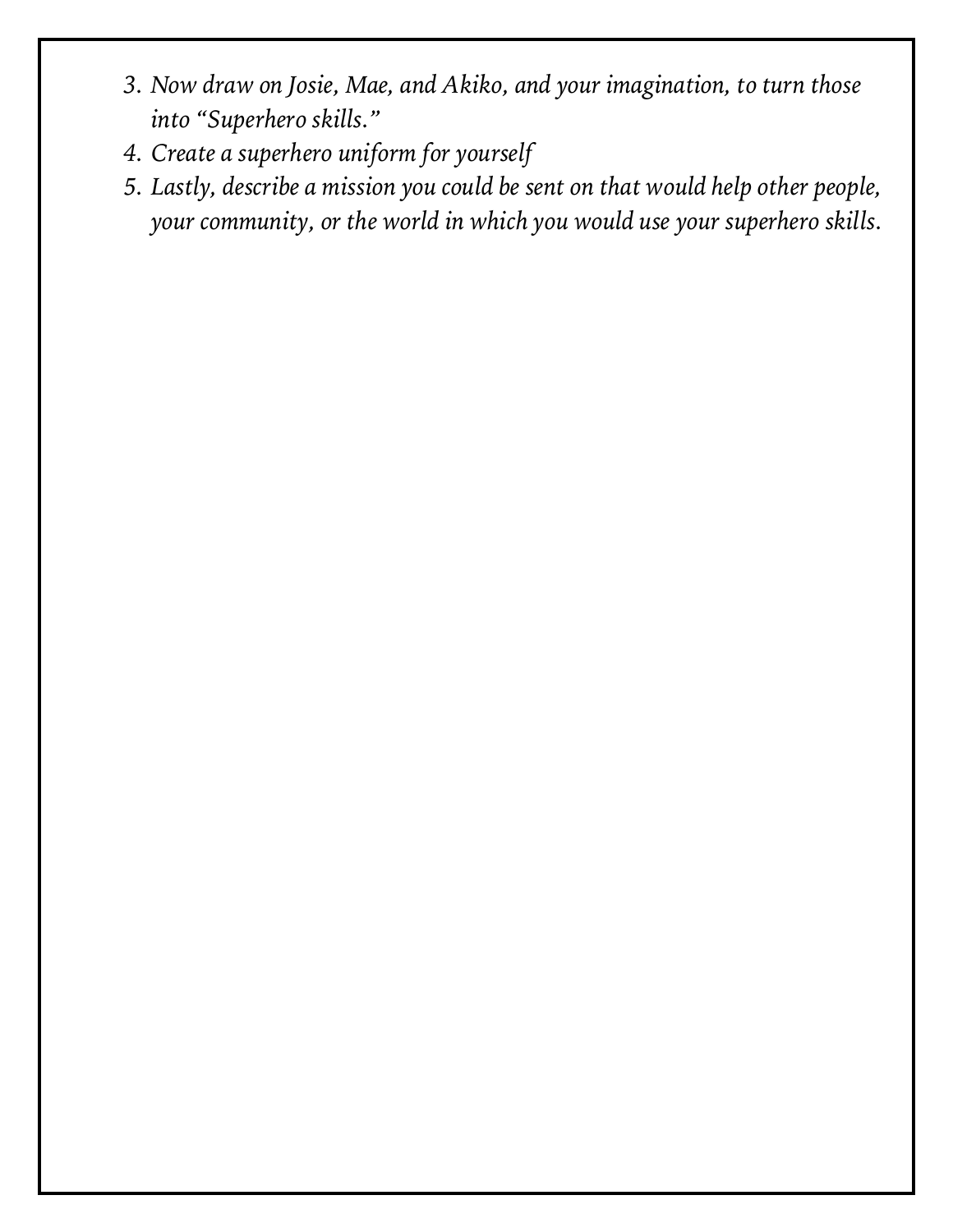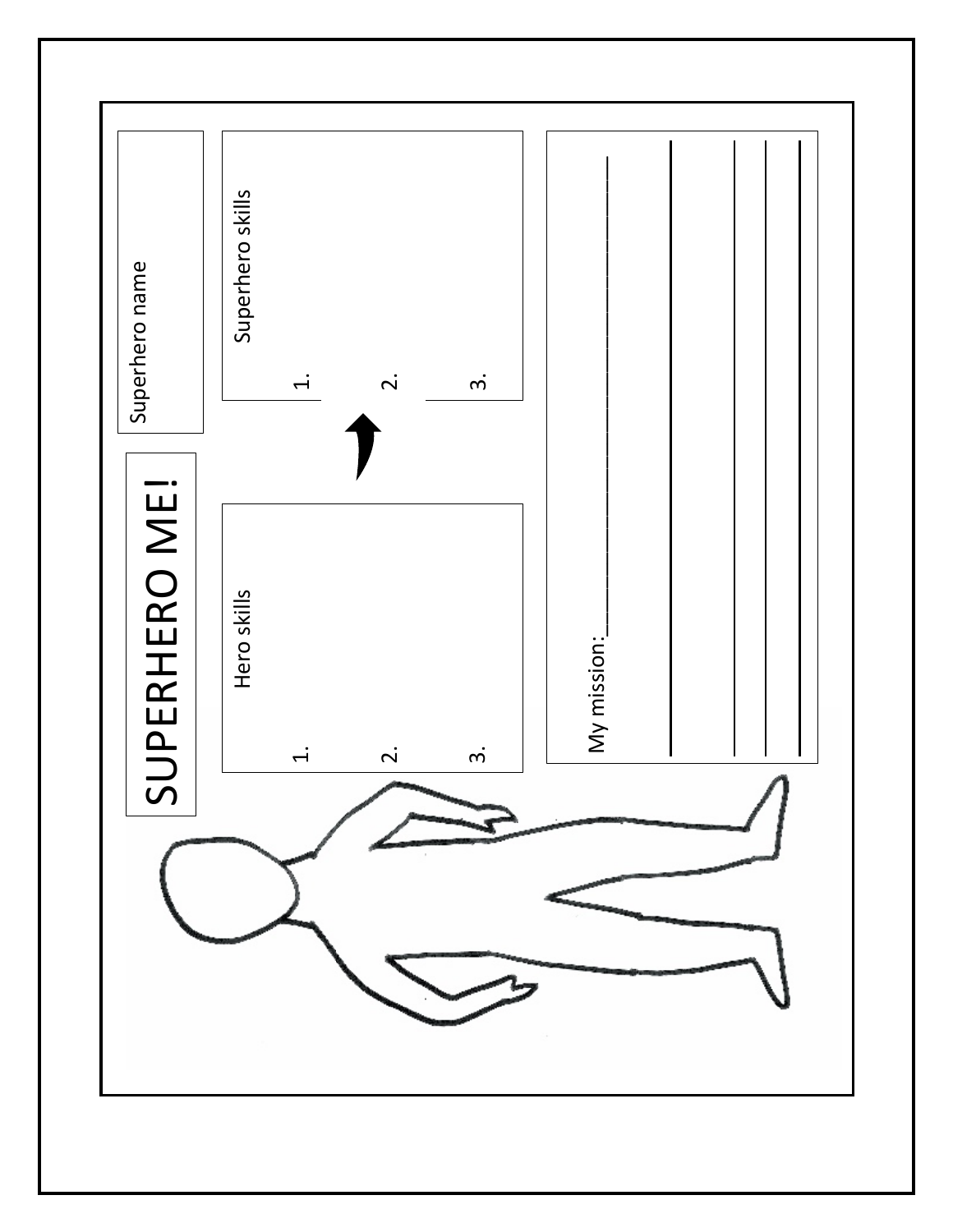

*Topic: Math, Logic*

*Purpose: Introduce students to codes and ciphers Math connection: variables (algebra)*

*Key Questions: What is the difference between a code and a cipher? How do you create codes and ciphers? What can codes and ciphers be used for?* 

*Materials: Code and cipher examples (paper/overhead/smartboard) Paper Pencils Markers*

*Preparation: Codes and ciphers are part of CRYPTOGRAPHY. CRYPTOGRAPHY comes from two Greek words: "Kryptos" meaning "Hidden" and "Graphe" meaning "to write."* 

*Many people confuse codes and ciphers, but they are actually two different things. Codes are a way to hide a message by changing whole words and phrases into other words or numbers. Ciphers are a way to hide a message by changing individual letters into numbers, other letters, or even shapes or drawings.* 

*Activity: Students will practice using one or two well-known ciphers, and then see if they and their partner/group can make up their own.*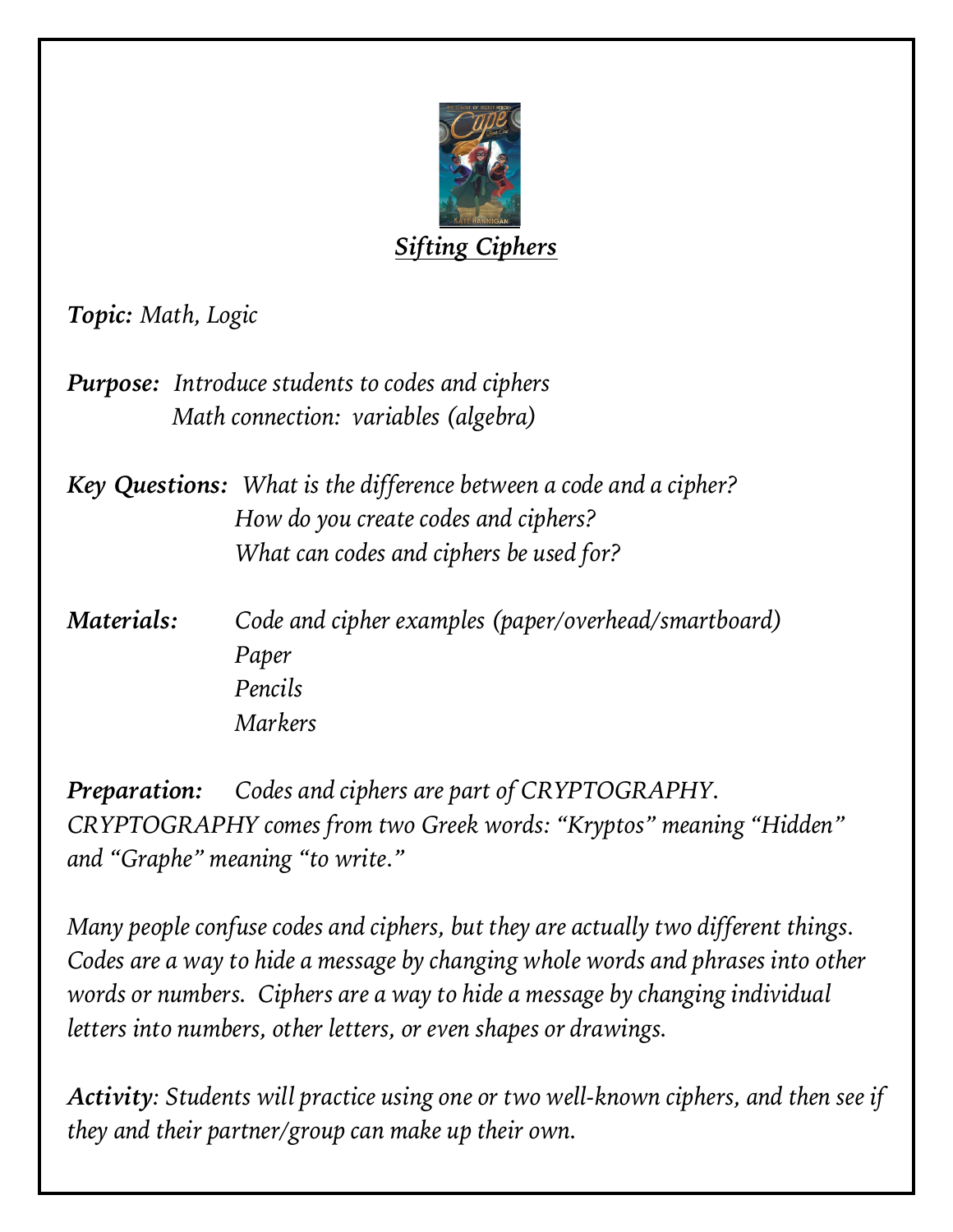## *Ciphers to Try*

*Rail Fence Cipher* – *These ciphers actually don't change the letters in your message, but instead move or "transpose" them.* 

- *1. Decide on a short sentence or phrase you want to send as a cipher. Example: DO NOT EAT MY PIE*
- *2. Write your sentence as 2 lines where every other letter is on top or on the bottom.*

*Example:* 



*3. Put all the top letters together as a new word. Put all the bottom letters together as a new word. You made a cipher!* 

*DNTAMPE OOETYI*

*The Pigpen Cipher - This cipher is a little more challenging. It is also called the "Tic Tac Toe Cipher".* 

*1. Decide on a short sentence or phrase you want to send as a cipher. Example: DO NOT EAT MY PIE*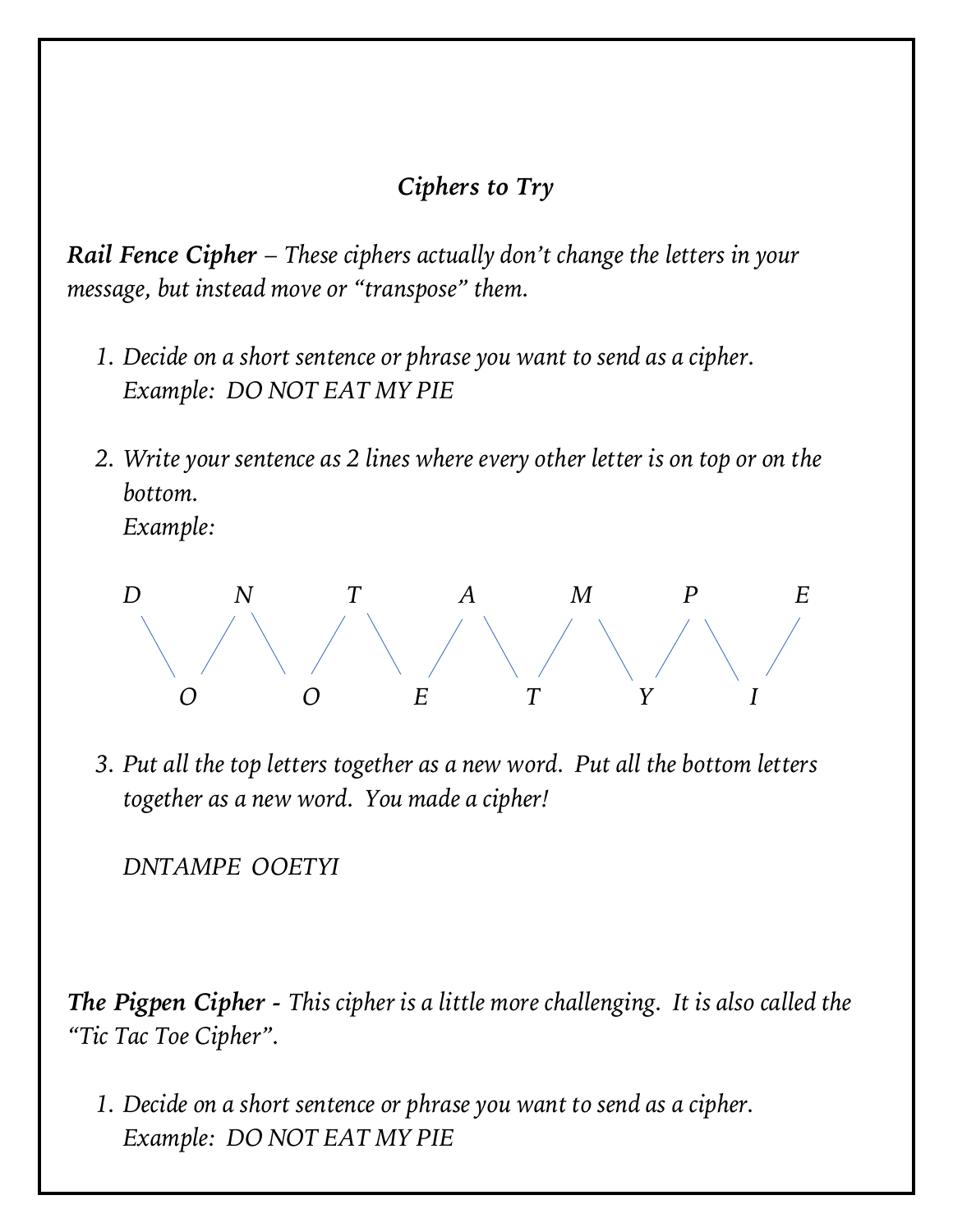*2. Then create 4 grids just like this. These grids hold the secret to your cipher.*



*3. Spell out your phrase or sentence using the lines and dots around each letter.*

JE WEK WIK JA TITU

 *D O NOT EAT MY PIE*

*Follow Up -Have students in pairs or groups practice with these two types of ciphers. -Have students work alone/in pairs/in small groups to create their own cipher.*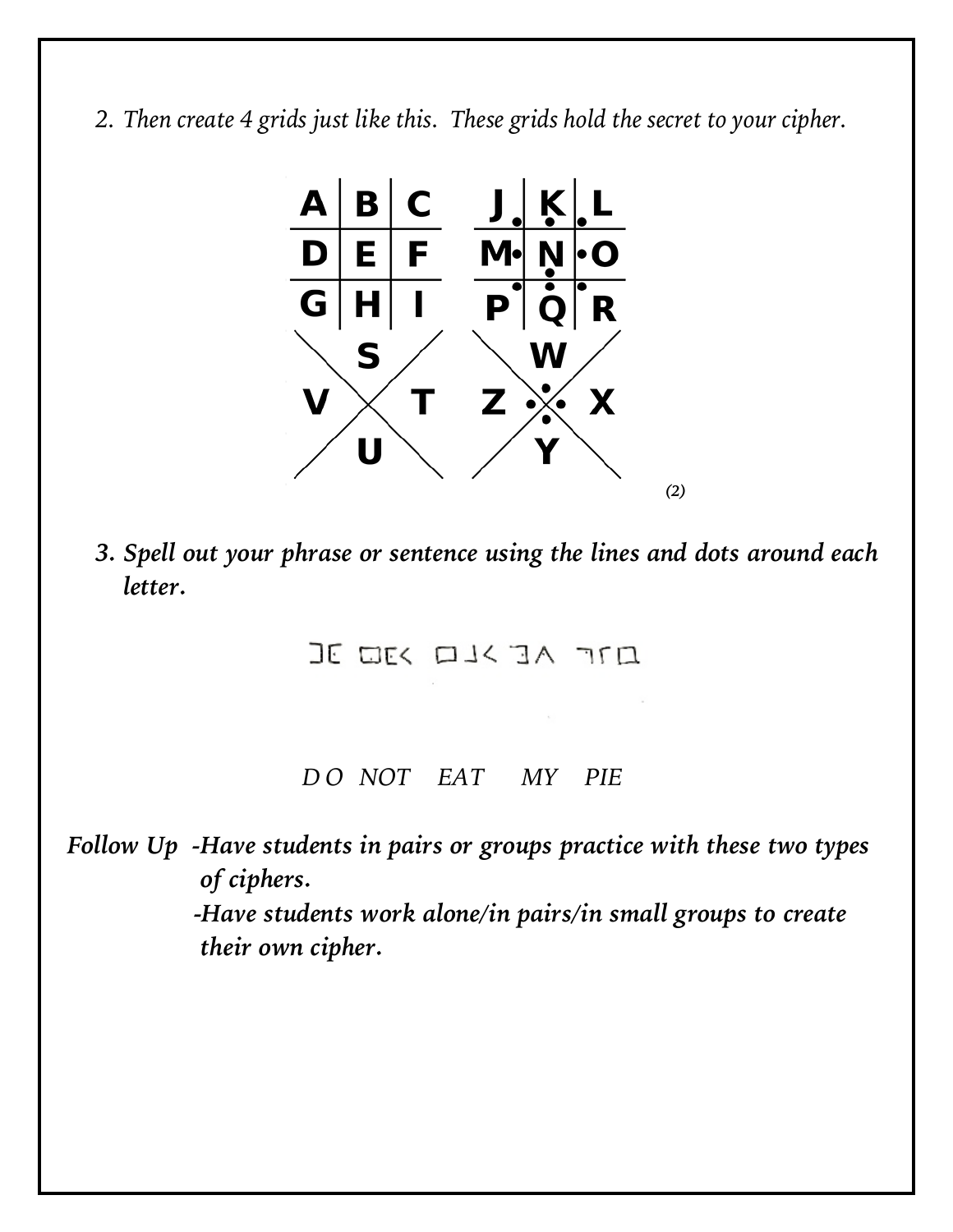

## *Learning from the Past: World War II KWL Chart*

*Focus: Chapter 1(Graphic)/whole book Topic: Setting, History*

*"Cape" is a historical fantasy that blends fact and fiction. This means that amid the fictional characters created by the author (Josie, Mae, and Akiko), there are real-life figures from history.*

*Purpose: Access existing student knowledge about World War II, guide students to predict what they want or need to know, and then reflect upon what they've learned*

*Key questions: What do you know about World War II?* 

*How did the war affect young people's lives?*

*Who were Kay McNulty and Jean Jennings and why are they important? What were they working on?* 

*What did the ENIAC launch?*

*Who were the Duke and Harry Sawyer, and what did they do?*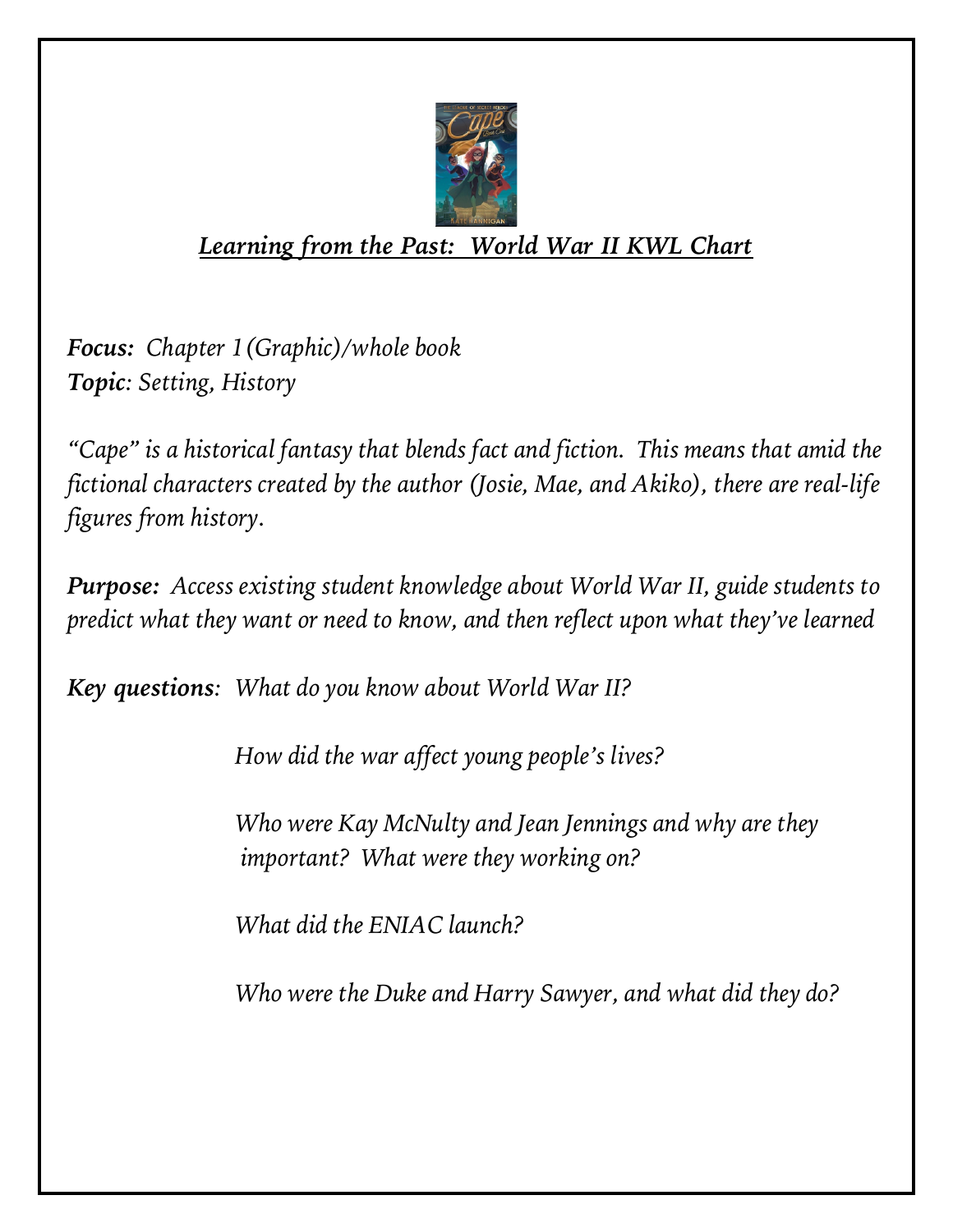*Materials: KWL Charts (Know/Want or Need to find out/What I Learned) Book White board/chalkboard/smart board*

#### *Preparation:*

- *1. Individual or partner read of Chapter 1 (Graphic)*
- *2. Brainstorm: Whole group brainstorm/small group brainstorm*
	- *a. What details do you see and read in Chapter 1 that tells us WHEN this story happens?*
	- *b. Create a list or brainstorm chart on whiteboard/chalkboard/smartboard from the clues seen and read in Chapter 1 that point to when this story takes place.*
	- *c. Guiding Hints: clothing, date on penny, style of bicycles, mention of Nazis and Hitler, price on comic book*

#### *3. Activity: KWL Chart*

*\*Can be done as individual, partner, or small group activity*

- *a. Introduce KWL Chart: We will begin this chart now and will add to it as we learn more about World War II from Josie, her family, and her friends.*
- *b. Fill out K column: What do you KNOW about World War II?*
- *c. Fill out W column: What do you WANT or NEED to know about World War II?*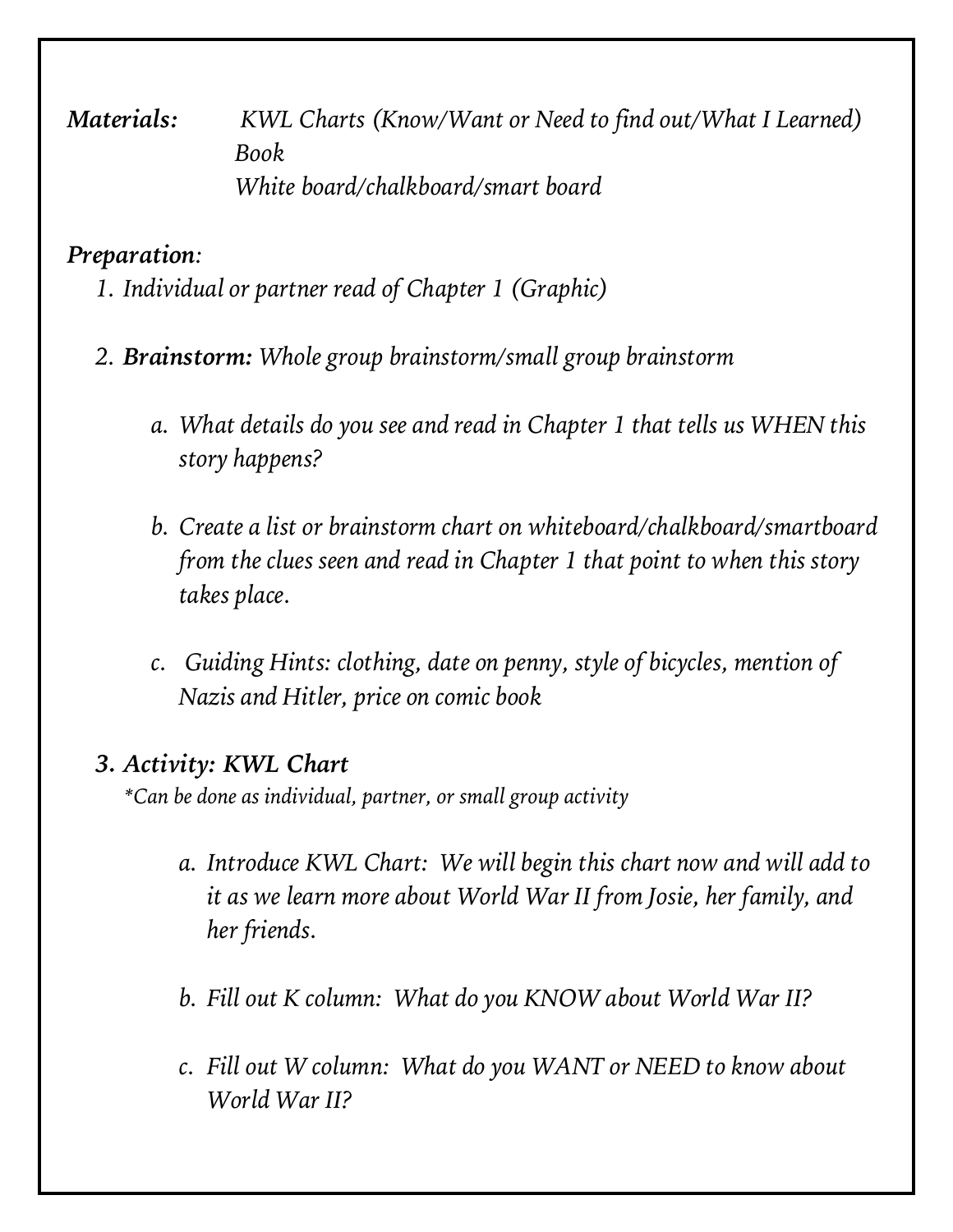- *d. (Optional) Share and discuss your chart with a partner*
- *e. Collect charts and return to them throughout the reading*

## *4. Extension/Alternate Approach*

*Instead of individual charts, create a large class wall KWL chart. Have students work in groups to share what they know and predict what they'd like to/need to learn and then add their responses using post-its.*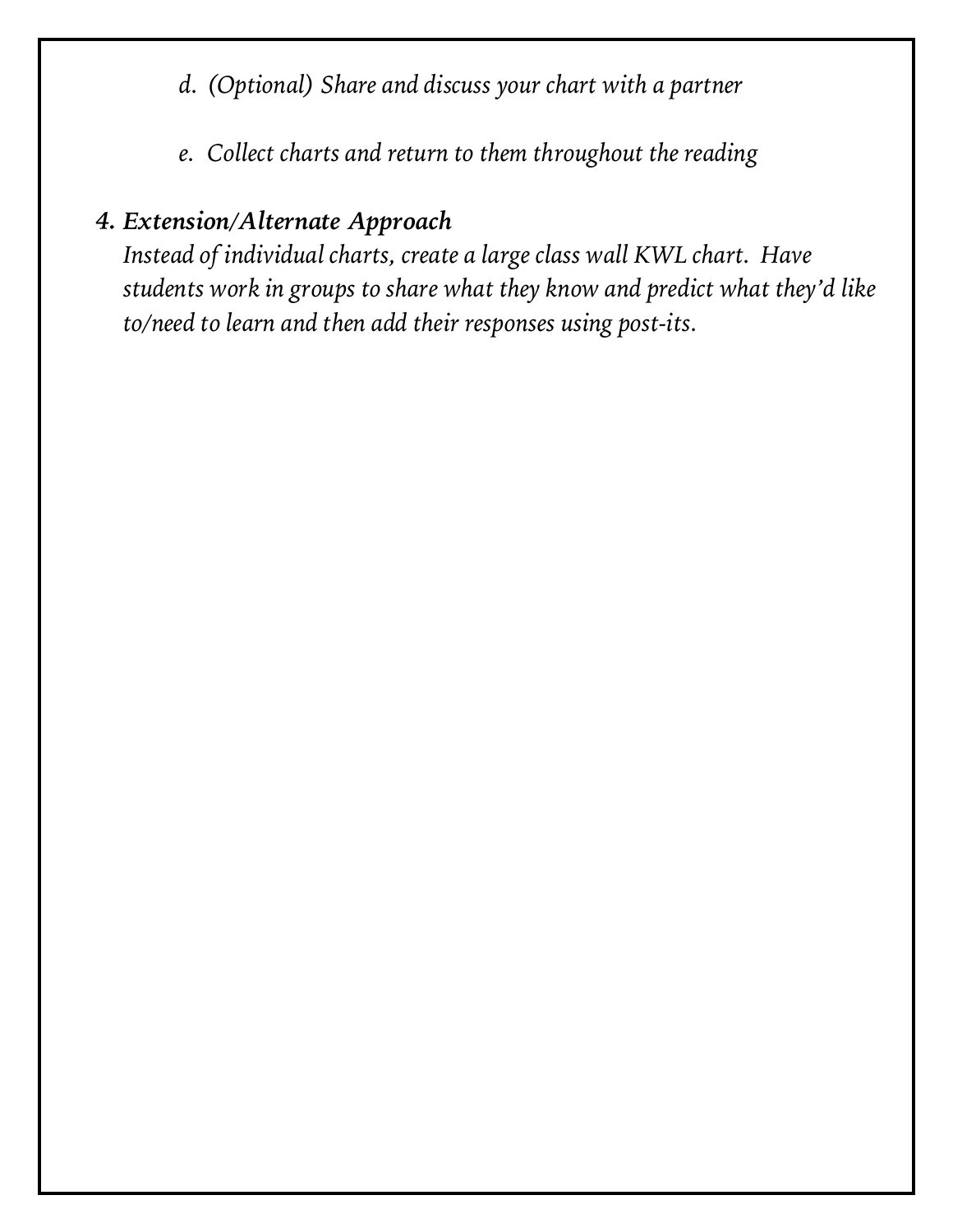

*Writing Prompts/Ideas*

*Feeling powerful vs feeling powerless*

*Are superheroes real?*

*Why do people fight?*

*Some people act like bullies on the outside, but are they bullies on the inside?* 

*Are secrets good or bad?*

*Compare and contrast: Newspapers vs the Internet*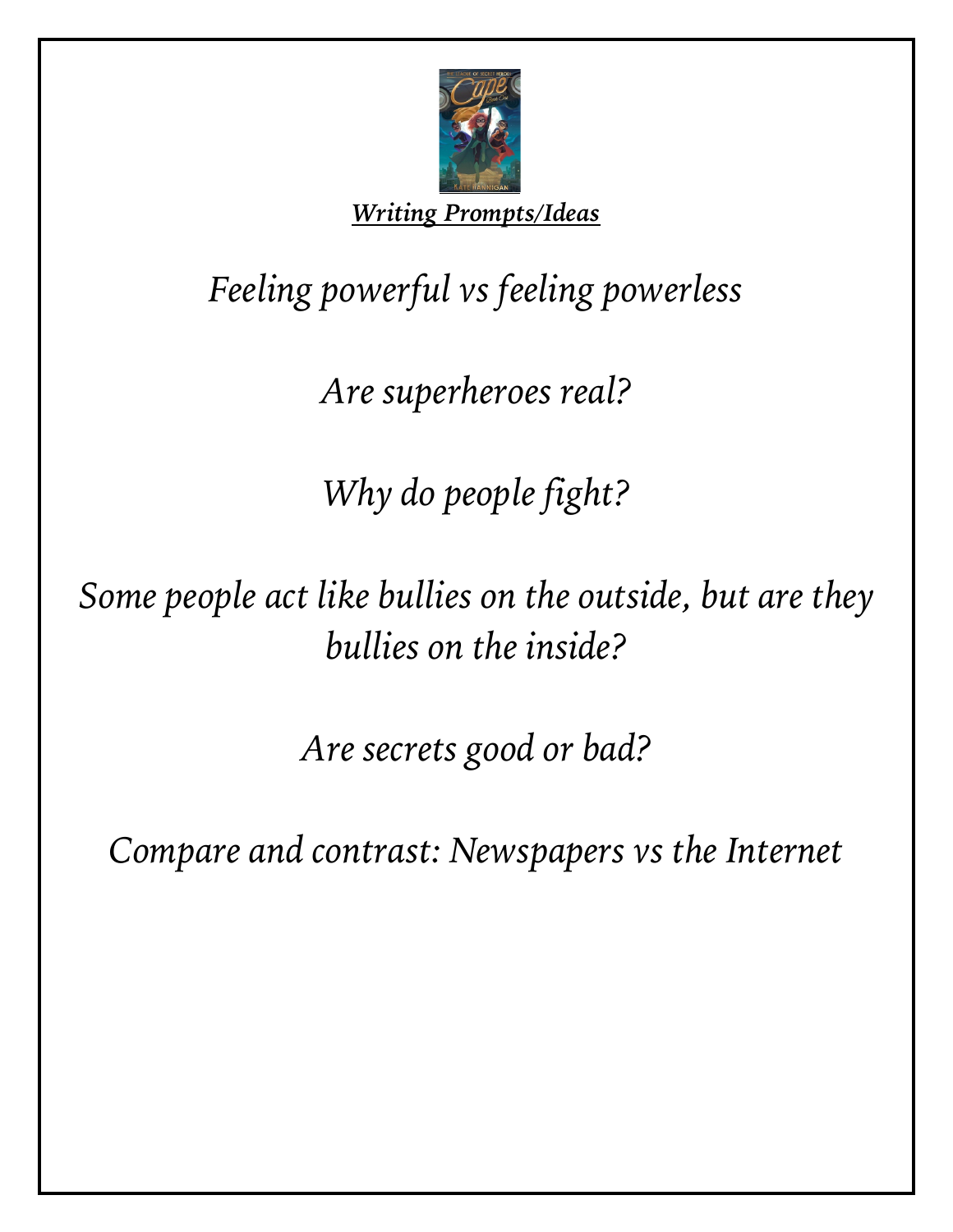

# *About the Author*

# *Kate Hannigan*

*What does she write? Kate writes fiction and nonfiction for young readers.*

*What are her favorite things to write about? She especially loves digging up remarkable people from history and sharing their stories.*

## *What is her superpower?*

*Kate's superpower seems to be parallel parking, but if she could choose, it would be teleportation.*

## *Where is she from?*

*She lives in Chicago with her husband, three kids and one anxious Australian shepherd.*

*What other books has she written? The Detective's Assistant is about America's first female detective.*

*A Lady Has the Floor tells the story of Belva Lockwood, the first woman on the ballot for president.*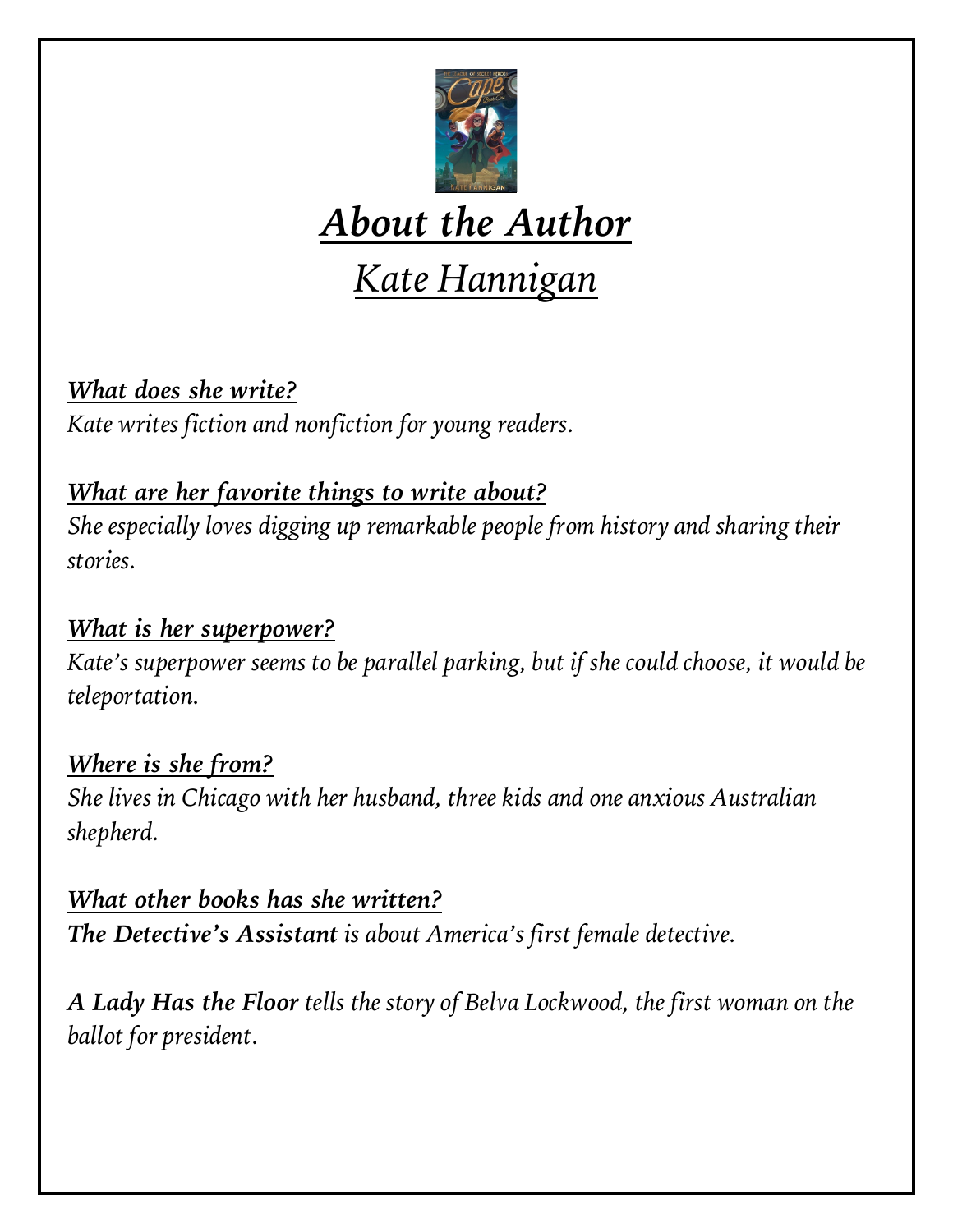

# *Sources & Links*

# *Activities*

*Cryptography*

*https://www.ahschools.us/cms/lib/MN01909485/Centricity/Domain/4557/Loads%20of%20 Codes%20%20Cryptography%20Activities.pdf*

*https://www.wikihow.com/Write-in-Pigpen-Code*

# *Charts and Organizers*

*KWL Chart https://www.facinghistory.org/resource-library/teaching-strategies/k-w-l-charts*

*Story Map https://cdn.thisreadingmama.com/wp-content/uploads/2011/03/new-story-map.pdf*

# *Fiction Structure*

*https://cdn.thisreadingmama.com/wp-content/uploads/2012/11/Fiction-Text-Structure-Retelling-Organizer.pdf*

*https://mrswarnerarlington.weebly.com/uploads/6/9/0/0/6900648/\_time\_line\_1.pdf*

*https://mrswarnerarlington.weebly.com/uploads/6/9/0/0/6900648/\_venn\_diagram\_1.pdf*

*https://mrswarnerarlington.weebly.com/uploads/6/9/0/0/6900648/\_figurative\_lanugae\_auth or\_tools\_organizer\_1.pdf*

# *Clarification Handouts*

*https://cdn.thisreadingmama.com/wp-content/uploads/2011/04/fiction-text-structure.pdf*